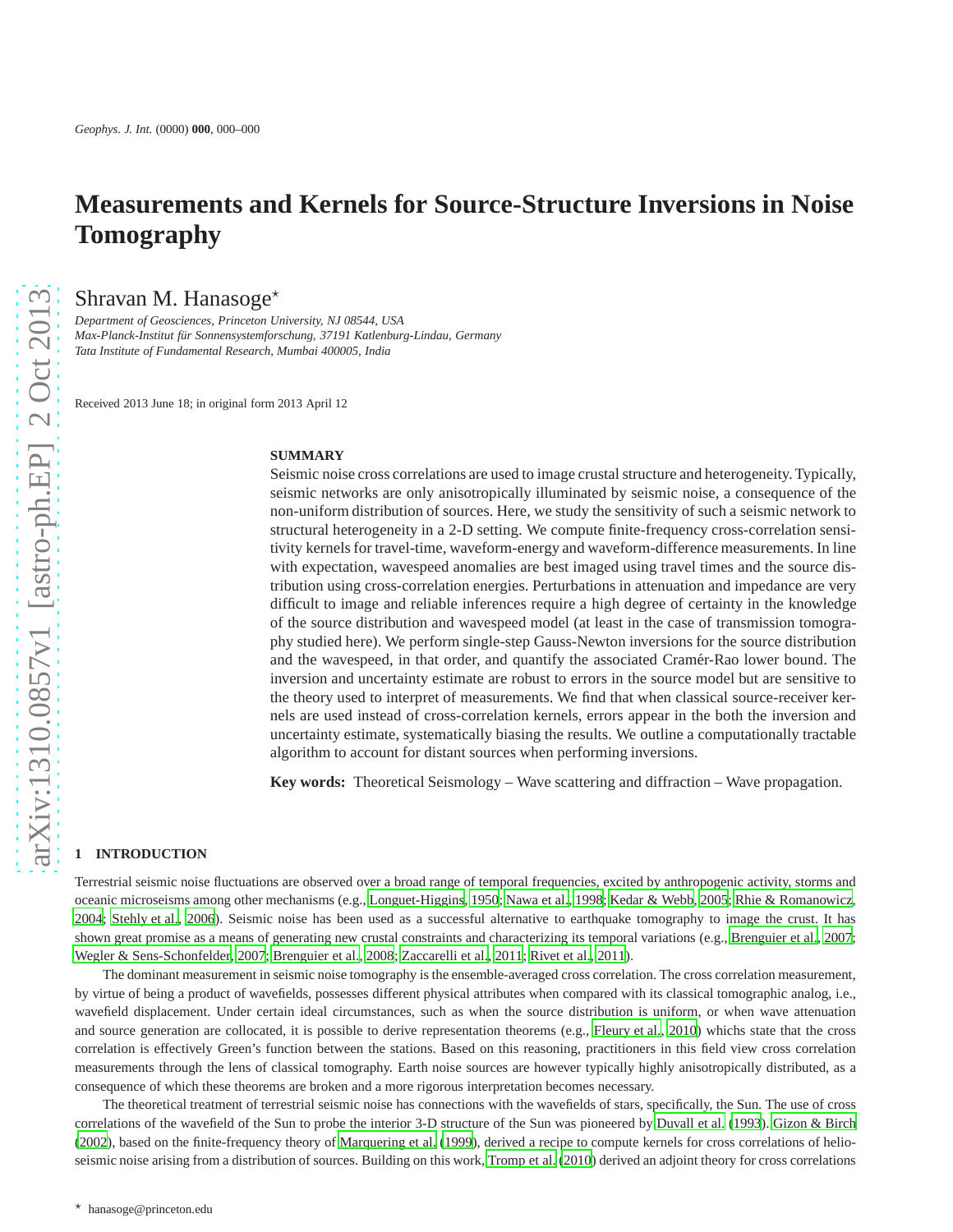# 2 *Shravan M. Hanasoge*

for the terrestrial case. The theory allows for treating distributions of sources as opposed to a discrete number of them (e.g., [Larose et al.,](#page-10-4) [2006](#page-10-4); [Tsai](#page-12-4), [2009\)](#page-12-4). The results of [Tromp et al. \(2010\)](#page-12-3) enable the prediction of cross correlations on a rigorous basis, for a given Earth model and source distribution (this problem has been studied extensively by, e.g., [Pedersen et al.](#page-11-4), [2007](#page-11-4); [Chevrot et al., 2007;](#page-9-2) [Yang & Ritzwoller,](#page-13-1) [2008;](#page-13-1) [Weaver et al.](#page-12-5), [2009;](#page-12-5) [Cupillard & Capdeville](#page-9-3), [2010;](#page-9-3) [Tsai, 2010](#page-12-6); [Froment et al.](#page-10-5), [2010](#page-10-5)).

However, complex random heterogeneities in Earth's crust induce multiple scattering (e.g., [Wegler & Sens-Schonfelder](#page-12-1), [2007](#page-12-1)) introduce theoretical complications in the forward calculation. In a scenario where the randomness in the medium is ergodic, i.e., sampling some finite area of the medium is sufficient to extract its full properties, and when the probability density function describing the heterogeneities is spatially translationally invariant, a variety of methods can be brought to bear on the forward problem, including periodic homogenization (e.g., [Papanicolaou & Varadhan](#page-11-5), [1982\)](#page-11-5) and radiative transfer (e.g., [Sato et al., 2012](#page-12-7)). Modeling the heterogeneous Earth, whose probability density function is likely to vary from one point to another, is considerably more difficult (e.g., [Guillot et al., 2010](#page-10-6); [Sato et al., 2012](#page-12-7)).

The first Born approximation treats a scatterer as a source of a new wave (where the type and amplitude of the new source, i.e., monopolar, dipolar etc. depends on the type of scatterer) and therefore, roughly speaking, medium randomness tends to 'isotropize' the directionality of the sources. Consequently, the impact of structural heterogeneities on the source distribution can certainly be modeled when inverting for the azimuthal distribution of source amplitudes. Structural heterogeneities outside of the aperture of the network are unlikely to affect the local measurement process and may, for all practical purposes, be lumped into an effective source term.

The purpose of this article is to investigate the robustness of noise-tomographic inferences to incomplete theoretical models (such as treating noise as if it were a classical tomographic measurement) and ignoring the anisotropy of illumination. We do so using the framework of a 2-D wave propagation problem with heterogeneities such as wavespeed and attenuation illuminated by anisotropic sources. The governing equation is outlined in section [2,](#page-1-0) followed by a discussion of the cross correlation (section [2.1\)](#page-1-1), choice of measurements (section [2.2\)](#page-2-0) and a means to compute sensitivity kernels for the parameters of density, attenuation, wavespeed and source distribution for a given measurement. We calculate the response of a network of stations to anomalies in density, wavespeed and attenuation for uniform and non-uniform source distributions and demonstrate that the ability to image attenuation and density is sensitively dependent on the knowledge of the sources. Using cross-correlation energy and travel times as measurements, we pose inverse problems for the source distribution and wavespeed, solving them in that order. We invert for these parameters using a single-step Gauss-Newton method. The appendices outline the procedure applied to compute kernels. Synthetics around the heterogeneous model show that the misfit falls by a factor of more than 4. Finally, we quantify the uncertainty of the inversion by computing the diagonal of Hessian matrix, to which we have full access.

#### <span id="page-1-0"></span>**2 THE 2-D FORWARD PROBLEM**

We consider wave propagation in a 2-D heterogeneous medium described by

<span id="page-1-2"></span>
$$
\rho \partial_t^2 \phi + \rho \Gamma \partial_t \phi - \nabla \cdot (\rho c^2 \nabla \phi) = f(\mathbf{x}, t), \tag{1}
$$

where  $\phi(\mathbf{x}, t)$  is the wavefield,  $\rho(\mathbf{x})$  the density of the medium,  $c(\mathbf{x})$  the wavespeed,  $\Gamma(\mathbf{x})$  the attenuation (measured in units of inverse time),  $\nabla$  the covariant spatial derivative, t time,  $\partial_t$  the derivative with respect to time, f the source and x the spatial coordinate. The form of attenuation in equation [\(1\)](#page-1-2) is simplistic, does not fully capture the mechanisms that govern wave damping in Earth, and is only adopted for the ease it affords in studying the sensitivity of noise to attenuation. See, e.g., [Zhu et al.](#page-14-0) [\(2013](#page-14-0)), for details on a more rigorous treatment of wave attenuation. Equation [\(1\)](#page-1-2) is solved using a pseudo-spectral scheme. Fast Fourier transforms are applied to compute spatial derivatives and temporal evolution of the system is achieved using an optimized second-order Runge-Kutta scheme [\(Hu et al., 1996](#page-10-7)). Green's functions are computed around each station and cross correlations are estimated according to the method described by, e.g., [Tromp et al.](#page-12-3) [\(2010](#page-12-3)), [Hanasoge](#page-10-8) [\(2013\)](#page-10-8). We discuss the method here for the sake of completeness in section [2.1.](#page-1-1) See equation [\(2\)](#page-1-3) for the general relationship between Green's functions and the cross correlation.

#### <span id="page-1-1"></span>**2.1 Computing Noise Cross correlations**

The first step in the inverse problem for noise is to have a means of predicting cross correlations. The formal interpretation of noise cross correlations in terms of Green's functions of the medium for an arbitrary distribution of sources has been described by, e.g., [Woodard \(1997\)](#page-13-2), [Gizon & Birch](#page-10-3) [\(2002](#page-10-3)), [Hanasoge et al. \(2011\)](#page-10-9) for helioseismology and by, e.g., [Tromp et al.](#page-12-3) [\(2010](#page-12-3)), [Hanasoge](#page-10-8) [\(2013](#page-10-8)) for noise tomography. We summarize the theoretical results here since they will be used frequently, referring the interested reader to these references for more detailed expositions. For a temporally stochastic and spatially stationary and uncorrelated distribution of sources, a situation relevant in some cases to Earth ambient noise, it may be shown that the expected cross correlation is connected to Green's functions of the medium thus (invoking identity [\[A.4\]](#page-14-1))

<span id="page-1-3"></span>
$$
\mathcal{C}(\mathbf{x}_i, \mathbf{x}_j, \omega) = \int d\mathbf{x}' \, G^*(\mathbf{x}_i, \mathbf{x}'; \omega) \, G(\mathbf{x}_j, \mathbf{x}'; \omega) \, S(\mathbf{x}') \, \mathcal{P}(\omega), \tag{2}
$$

where  $\mathcal{P}(\omega)$  is the temporal power spectral distribution of the sources,  $S(\mathbf{x}')$  the spatial distribution of sources,  $G(\mathbf{x}, \mathbf{x}', \omega)$  is Green's function measured at point x due to a source at  $x'$ . The quantity C is the cross correlation of signals measured at receivers  $x_i, x_j$ . Note that C is the expected value of the cross correlation, and that assumptions of stationarity and ergodicity have been invoked in justifying its existence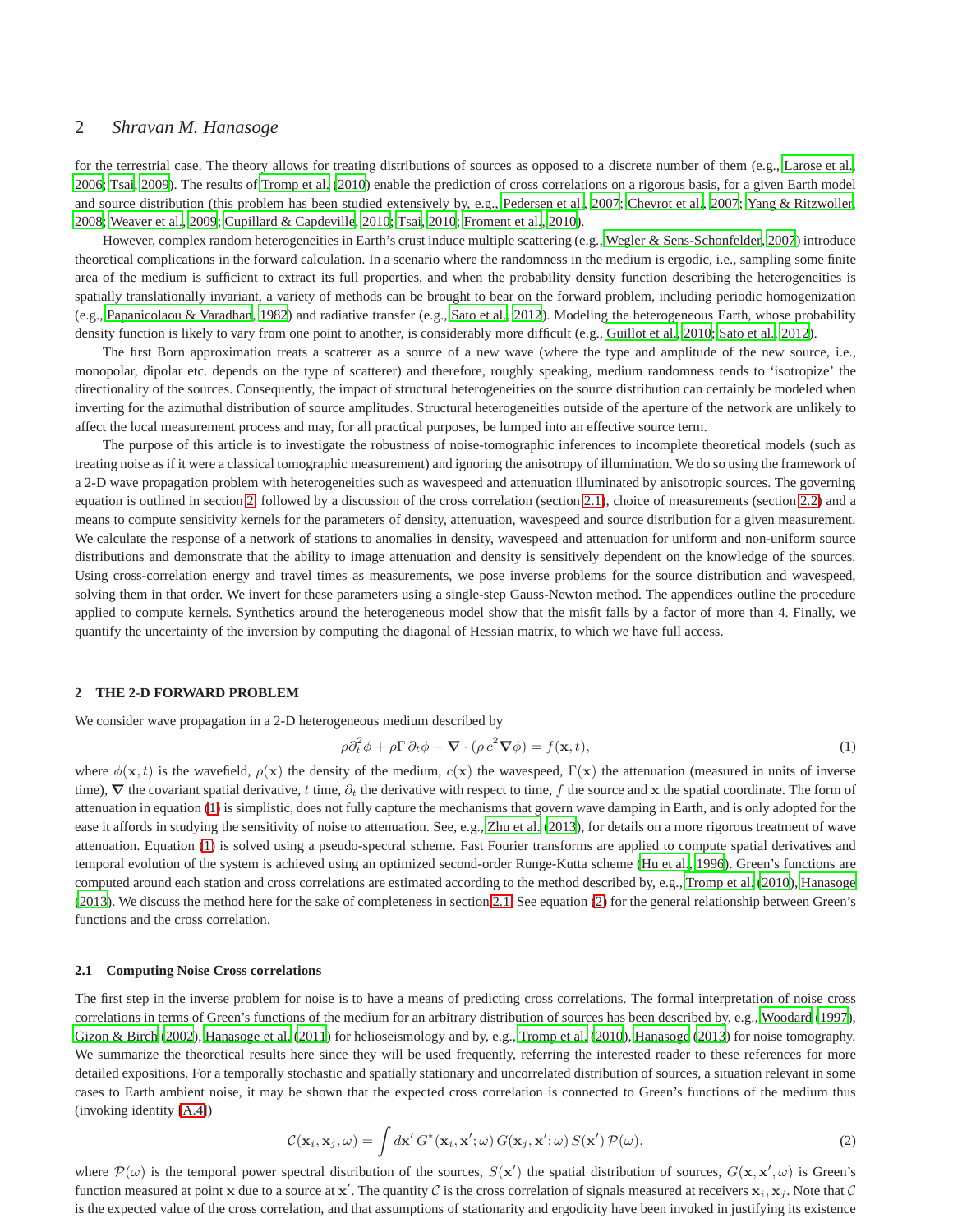(e.g., [Hanasoge](#page-10-8), [2013](#page-10-8)). Equation [\(2\)](#page-1-3) is written in frequency domain for the sake of simplicity. The corresponding form in time domain is more tedious and we will avoid it in this article.

Source-receiver seismic reciprocity gives us,

$$
G(\mathbf{x}, \mathbf{x}'; \omega) = G(\mathbf{x}', \mathbf{x}; \omega),\tag{3}
$$

since we have an unbounded medium. This result allows us to rewrite equation [\(2\)](#page-1-3) thus

$$
\mathcal{C}(\mathbf{x}_i, \mathbf{x}_j, \omega) = \int d\mathbf{x}' \, G^*(\mathbf{x}', \mathbf{x}_i; \omega) \, G(\mathbf{x}', \mathbf{x}_j; \omega) \, S(\mathbf{x}') \, \mathcal{P}(\omega), \tag{4}
$$

an important manipulation that greatly simplifies the computation since all we need to estimate the predicted cross correlation is to calculate Green's functions due to sources placed at the receivers and integrate the product weighted by the source distribution.

For a uniform background medium, which we use as the starting model, the following operative relation holds

<span id="page-2-1"></span>
$$
G(\mathbf{x}, \mathbf{x}'; \omega) = G(|\mathbf{x} - \mathbf{x}'|; \omega).
$$
\n(5)

This relationship makes it computationally feasible to compute spatial convolutions of Green's functions by transforming to the Fourier domain. Note that equation [\(5\)](#page-2-1) does not hold for heterogeneous models.

#### <span id="page-2-0"></span>**2.2 Measurements**

The dominantly used measurement in noise tomography is the ensemble-averaged cross correlation, defined by

$$
\mathcal{C}_{ij}(t) = \frac{1}{T} \int_0^T dt' \phi(\mathbf{x}_i, t + t') \phi(\mathbf{x}_j, t'), \tag{6}
$$

where  $C_{ij}(t)$  is the cross correlation at time lag t between signals  $\phi$  recorded at stations located at  $x_i$  and  $x_j$  using a recording length T. To improve the signal-to-noise ratio of the measurement, an ensemble average over several temporal epochs of length  $T$  is taken. Processing methods such as pre-whitening (e.g., [Seats et al.](#page-12-8), [2012](#page-12-8)) and one-bit filtering (e.g., [Aki, 1957](#page-9-4)) are typically used to make sensible measurements. From these measurements, wave travel times, amplitudes, and cross correlation energies may be extracted. Here, we study the impact of this standard suite of measurements, i.e., travel times, cross correlation energies, and waveforms, on the inversions. The travel-time shift  $\tau$ , formally defined in Appendix [B,](#page-14-2) has been studied by a number of authors (e.g., [Luo & Schuster](#page-11-6), [1991;](#page-11-6) [Woodard](#page-13-2), [1997](#page-13-2); [Marquering et al.,](#page-11-3) [1999](#page-11-3); [Gizon & Birch, 2002](#page-10-3); [Tromp et al., 2005](#page-12-9)). The cross correlation function has two branches, the positive-lag branch ( $t > 0$ ) and the negative-lag branch ( $t < 0$ ). Thus two travel times may be extracted from each cross correlation, and we denote  $\tau^+$  as the travel time obtained from the positive branch and  $\tau^-$  as the travel time associated with the negative branch. In the inversion, we will use *mean and difference travel times*, which are defined as (e.g., [Gizon & Birch, 2002](#page-10-3); [Tromp et al.,](#page-12-3) [2010](#page-12-3))

<span id="page-2-2"></span>
$$
\tau^m = \frac{\tau^+ + \tau^-}{2}, \qquad \tau^d = \frac{\tau^+ - \tau^-}{2}.
$$
\n(7)

The energy of the cross correlation is given by (e.g., [Dahlen](#page-10-10) & Baig, [2002;](#page-10-10) [Hanasoge, 2013](#page-10-8))

$$
\varepsilon = \sqrt{\frac{1}{T} \int dt \, w(t) \, C^2},\tag{8}
$$

and the waveform difference is  $w(t)(C_{\text{ref}} - C)$ . Thus we have four measurements from a cross correlation: *mean travel time, difference travel time, energy*, and *waveform difference*. In order, we define misfit functionals for mean travel-time shifts, difference travel-time shifts, energy and waveform

<span id="page-2-3"></span>
$$
\chi^m = \frac{1}{2N} \sum_{ij} (\tau_{ij}^m)^2, \tag{9}
$$

$$
\chi^d = \frac{1}{2N} \sum_{ij} (\tau_{ij}^d)^2,\tag{10}
$$

$$
\chi^{\varepsilon} = \frac{1}{2N} \sum_{ij} \left[ \ln \left( \frac{\varepsilon_{ij}^{\text{ref}}}{\varepsilon_{ij}} \right) \right]^2,\tag{11}
$$

$$
\chi^{\mathbf{w}} = \frac{1}{2N} \sum_{ij} \int dt \, w(t) \left( \mathcal{C}_{\text{ref}} - \mathcal{C} \right)^2,\tag{12}
$$

where  $\varepsilon^{\text{ref}}$  is the energy of the reference cross correlation and N is the number of measurements. Studying variations of these misfit functionals allows us to evolve our starting model; pertinent details are discussed in Appendices [B](#page-14-2) and [C.](#page-16-0) In this problem, we use cross correlations computed using equation [\(2\)](#page-1-3) for heterogeneous media as 'data' inputs. As a starting model for the inversion, we use a uniform homogeneous model with density, wavespeed and attenuation given by  $\rho_e, c_e, \Gamma_e$ . The problem is to obtain estimates for  $\rho_d, c_d, \Gamma_d$ .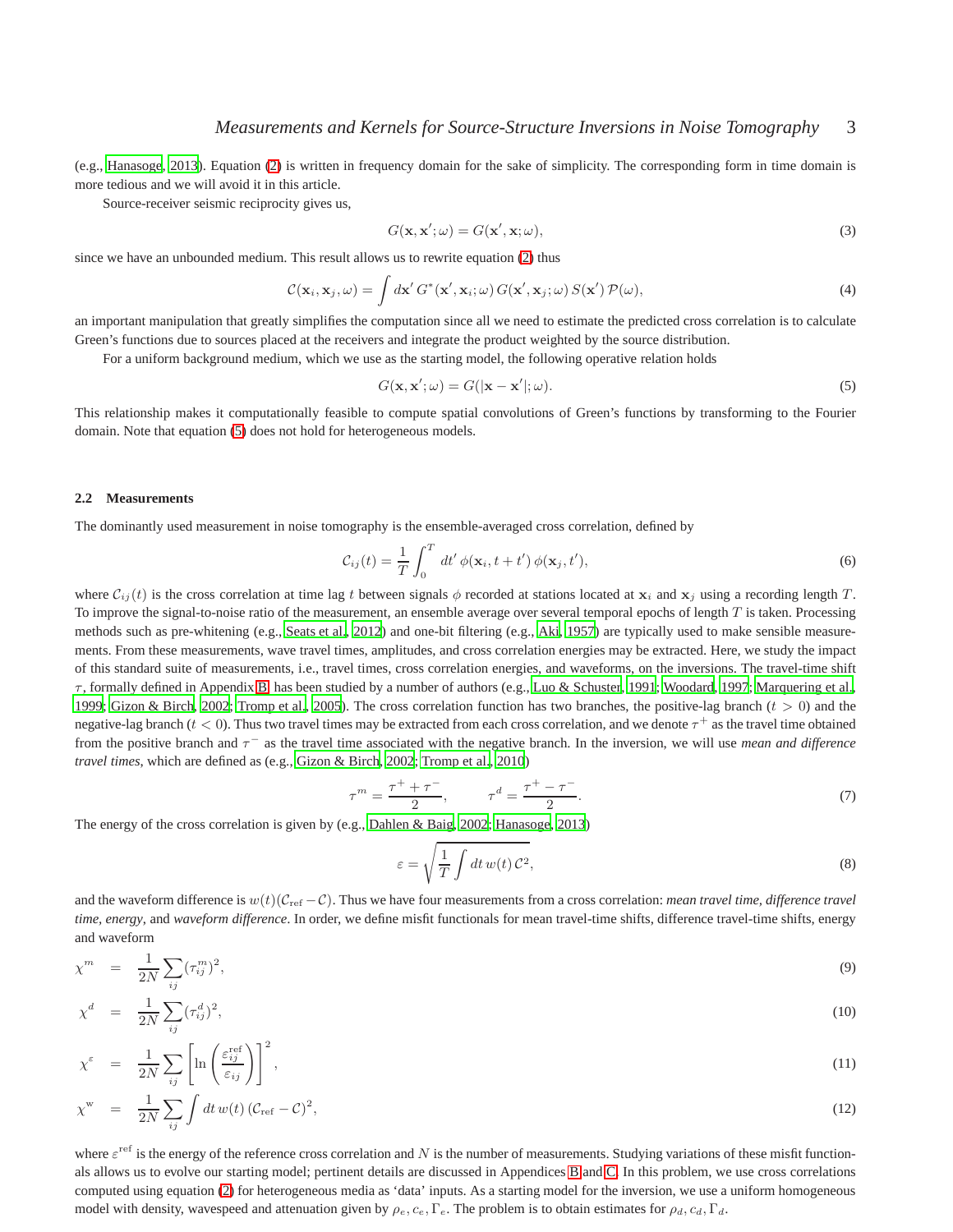

**Figure 1.** Example cross correlation and the reference measured at a pair of stations separated by a distance of 120 km, where the wavespeed of the medium is 3 km/s. The stations are placed symmetrically across a disc-shaped wavespeed anomaly of +10%, with no density or attenuation contrasts. The horizontal axis is time lag measured in seconds. The positive and negative branches correspond to positive and negative time lags respectively. Travel times measured in each branch are denoted by  $\tau^+$  and  $\tau^-$ . The average and difference of these two travel times are termed mean and difference times respectively (Eq. [\[7\]](#page-2-2)).

### **3 KERNELS**

With choices for measurements and a starting model, we are ready to compute finite-frequency kernels. A general computational adjoint theory for noise kernels was described by [Tromp et al. \(2010](#page-12-3)); here, we consider a simpler problem, where the starting model is homogeneous. Let us consider the variation of the mean travel-time misfit functional [\(9\)](#page-2-3)

$$
\delta \chi^{m} = \frac{1}{N} \sum_{ij} \tau_{ij}^{m} \delta \tau_{ij}^{m} = \frac{1}{2N} \sum_{ij} \tau_{ij}^{m} (\delta \tau_{ij}^{+} + \delta \tau_{ij}^{-}).
$$
\n(13)

We analyze the variation of the positive travel-time shift keeping in mind that a similar procedure is applied to the negative time shift. Substituting the formal definition of the travel-time from equation [\(B.1\)](#page-14-3), dropping the '+' superscript for convenience and invoking identity [\(A.5\)](#page-14-4),

<span id="page-3-0"></span>
$$
\delta \tau = \frac{\int dt \, w(t) \, C_{\text{ref}} \, \delta \mathcal{C}(t)}{\int dt \, w(t) C_{\text{ref}}^2} = \int d\omega \, \mathcal{W}^*(\omega) \, \delta \mathcal{C}(\omega),\tag{14}
$$

where the windowing function, reference cross correlation and the denominator have been subsumed into a weight function, whose temporal Fourier transform is written as  $W(\omega)$ . The transformation to Fourier domain was accomplished according to the Fourier convention described in Appendix [A.](#page-14-5) From this point, we only broadly sketch the details of how to compute the kernel. Details of the derivation are found in, e.g., [Hanasoge \(2013](#page-10-8)) and in Appendices [B](#page-14-2) and [C.](#page-16-0) The variation of the cross correlation function is further expressed in terms of variations of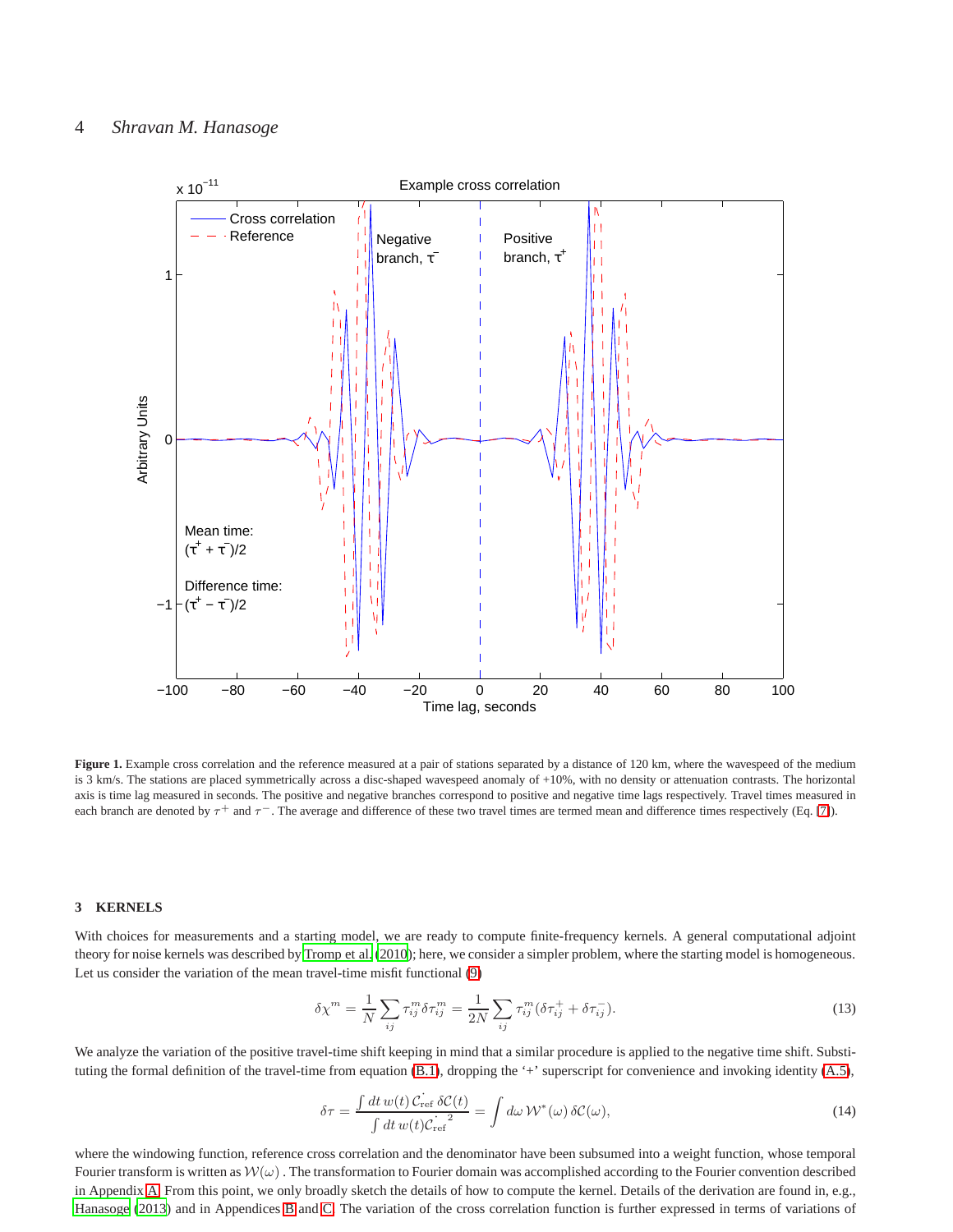

<span id="page-4-0"></span>Figure 2. Example wavespeed kernels for energy, waveform difference, mean and difference travel-time measurements for a station pair located 120 km apart. The units of the travel-time kernels are  $\text{skm}^{-2}$  and the energy kernels are  $\text{km}^{-2}$  (since we are dealing with a 2-D problem). The integral of the difference travel time kernel is zero and is not sensitive to wavespeed anomalies. The energy kernel is interesting in that it does not have a 'doughnut hole' in the center, which the travel-time kernels evidently possess (as [Dahlen & Baig](#page-10-10), [2002](#page-10-10); [Nolet et al.](#page-11-7), [2005](#page-11-7), have noted). Waveform differences are also sensitive to the underlying anomaly, also appearing to not possess a 'hole'. The source distribution is uniform in this case, resulting in strong symmetries about the bisector between and line joining the two stations.

Green's functions i.e., misfit arising from imperfect knowledge of structure and the source distribution,

<span id="page-4-2"></span>
$$
\delta \mathcal{C} = \delta \mathcal{C}_{structure} + \delta \mathcal{C}_{source}, \tag{15}
$$

$$
\delta \mathcal{C}_{\text{structure}} = \int d\mathbf{x}' [\delta G^*(\mathbf{x}_i, \mathbf{x}'; \omega) G(\mathbf{x}_j, \mathbf{x}'; \omega) + G^*(\mathbf{x}_i, \mathbf{x}'; \omega) \delta G(\mathbf{x}_j, \mathbf{x}'; \omega)] S(\mathbf{x}') \mathcal{P}, \tag{16}
$$

$$
\delta \mathcal{C}_{\text{source}} = \int d\mathbf{x}' G^*(\mathbf{x}_i, \mathbf{x}'; \omega) G(\mathbf{x}_j, \mathbf{x}'; \omega) \delta S(\mathbf{x}') \mathcal{P}. \tag{17}
$$

The variation of Green's function as described by the single-scattering first-Born approximation is

$$
\delta G(\mathbf{x}_j, \mathbf{x}'; \omega) = -\int d\mathbf{x}'' G(\mathbf{x}_j, \mathbf{x}'') (\delta \mathcal{L} G)(\mathbf{x}'', \mathbf{x}'), \qquad (18)
$$

where  $\delta \mathcal{L}$  is the variation of the wave operator. Some algebraic manipulation is required to derive expressions for the kernels; see appendix [C](#page-16-0) for a more detailed discussion on this. The kernels are designed to address non-dimensional quantities and are connected to the variation of the misfit (for a given measurement) thus

$$
\delta \chi = \int d\mathbf{x} \, K_c(\mathbf{x}) \, \delta \ln c + K'_{\rho}(\mathbf{x}) \, \delta \ln \rho + K_{\Gamma}(\mathbf{x}) \, \delta \ln \Gamma + K_S \, \delta S,\tag{19}
$$

where  $K_c, K'_\rho, K_\Gamma, K_S$  are the wavespeed, impedance, attenuation and source kernels respectively (see Appendix [C](#page-16-0) for full expressions). In Figure [2,](#page-4-0) we show examples of wavespeed kernels for all the measurements discussion in section [2.2.](#page-2-0) Similarly in Figure [3](#page-5-0) we show impedance kernels for these measurements.

## <span id="page-4-1"></span>**4 THE TOTAL MISFIT GRADIENT**

Kernels, measurements and 'data' (numerically computed around the heterogeneous model) in hand, we are ready to study the inverse problem. For all the problems, the starting structure model is a homogeneous uniform medium and the source model consists of a uniform ring. In the first pass at an inverse problem, we compute the total misfit gradient, which is an indicator of how well the inversion is likely to work. We explore three variants here:

(i) Only wavespeed perturbation, true source distribution is uniform, starting source distribution model = true source distribution,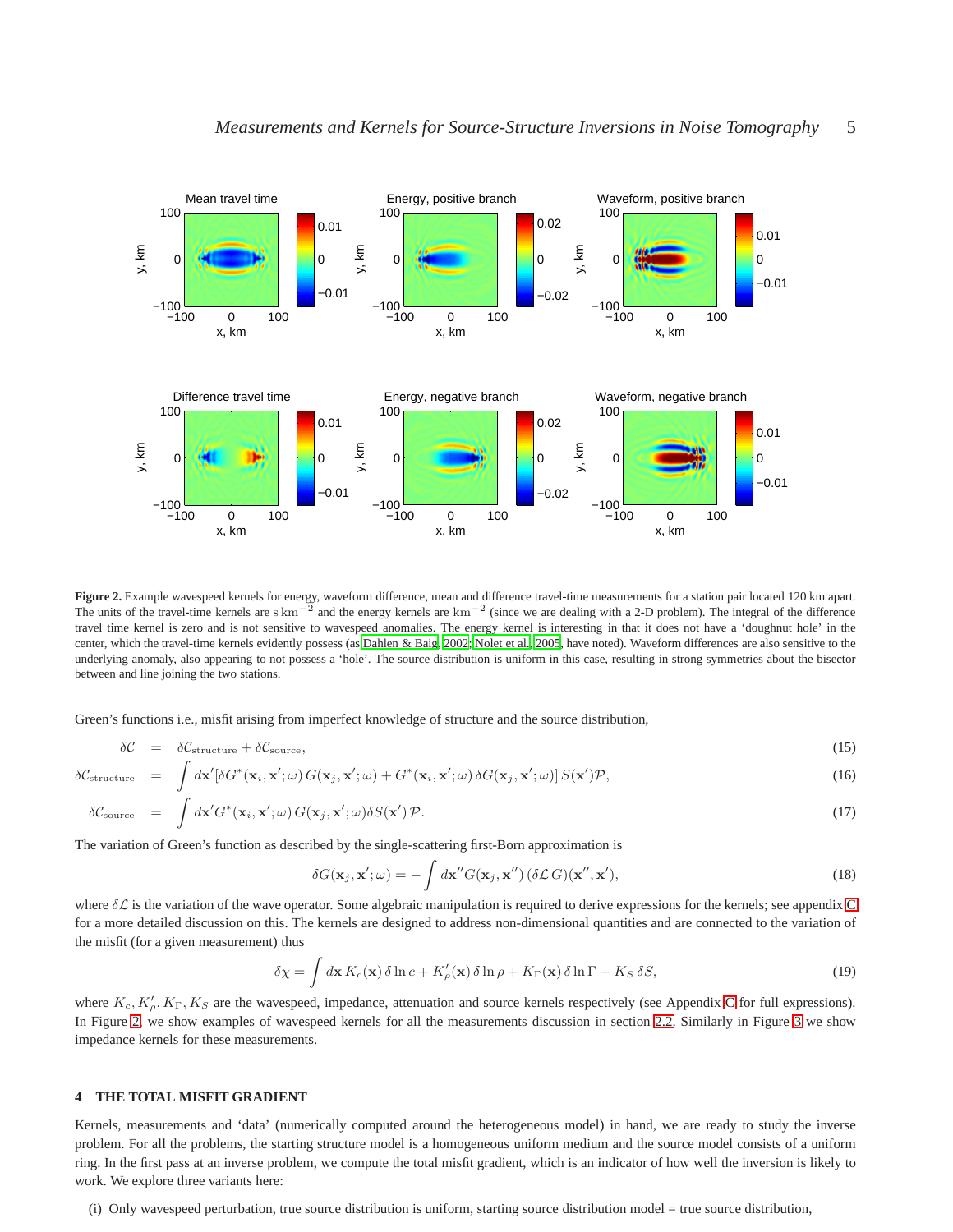

<span id="page-5-0"></span>**Figure 3.** Example impedance kernels for energy, waveform difference, mean and difference travel-time measurements for a station pair located 120 km apart. The units of the travel-time kernels are s km<sup> $-2$ </sup> and the energy kernels are km<sup>-2</sup> (since we are dealing with a 2-D problem). Not surprisingly, it is seen from the color bars that the impedance kernels do not contribute as significantly to the misfit as the wavespeed kernels. The source distribution is uniform in this case, resulting in strong symmetries about the bisector between and line joining the two stations.

(ii) Only attenuation perturbation (+20%) within the central region, true source distribution is uniform, starting source distribution model = true source distribution.

(iii) Only wavespeed perturbation, true source distribution is non-uniform, starting source distribution model = uniform,

The specific frequency band of 6-12 seconds is considered here. The source-time function and the power spectrum are shown in Figure [4.](#page-6-0) Note that, when considering dispersive surface waves on Earth, appropriate filters may be applied to narrow the frequency range, thereby allowing for defining the measurements with greater clarity. The theory discussed here directly applies to frequency-filtered measurements, only requiring the filter to be incorporated in the definition of the cross correlation (see, e.g., [Tromp et al.](#page-12-3), [2010](#page-12-3), for details).

#### **4.1 Uniform distribution of sources**

The first case we consider is one in which there is a  $\pm 20\%$  wavespeed perturbation within the central region while the density is uniform and the attenuation level is fixed at a quality factor of  $Q = 100$ . Figure [5](#page-7-0) shows a uniform distribution of sources surrounding a network of 24 stations which in turn surround the anomaly. This scenario is ideal because of the illumination and coverage. We emphasize that despite the uniform illumination, the ring of sources is too close to the network for representation theorems, which allow for the cross correlation to be written as a linear combination of Green's functions, to accurately apply (e.g., [Fleury et al.](#page-10-1), [2010](#page-10-1)).

In Figure [6](#page-8-0) we show the misfit gradients of the four measurements (mean and difference travel times, amplitudes and waveform difference) with respect to four model parameters (wavespeed, impedance, attenuation and source distribution) for case (i), illustrated in Figure [5.](#page-7-0) Mean travel times successfully point to the anomaly and waveform differences are problematic, pointing misleadingly to an attenuation anomaly. A 3-point Gaussian smoothing filter was applied to the kernels.

The next case addresses the imaging of a +20% attenuation perturbation within the central region of Figure [5,](#page-7-0) i.e., case (ii). The assumed and true source distributions are identical, as shown in Figure [5.](#page-7-0) Even in this ideal scenario, Figure [7](#page-9-5) highlights a mixed outcome, with traveltime measurements indicating an increase in wavespeed whereas amplitude measurements appear to implicate both density and attenuation anomalies, suggesting a tradeoff between the two. Attenuation and density are indeed difficult to convincingly image, even with perfect source and wavespeed models (see also, e.g., [Tsai, 2009](#page-12-4)).

#### **4.2 Non-uniform distribution**

Figure [8](#page-10-11) shows a non-uniform configuration of sources illuminating a network of 24 stations which in turn surround the wavespeed anomaly.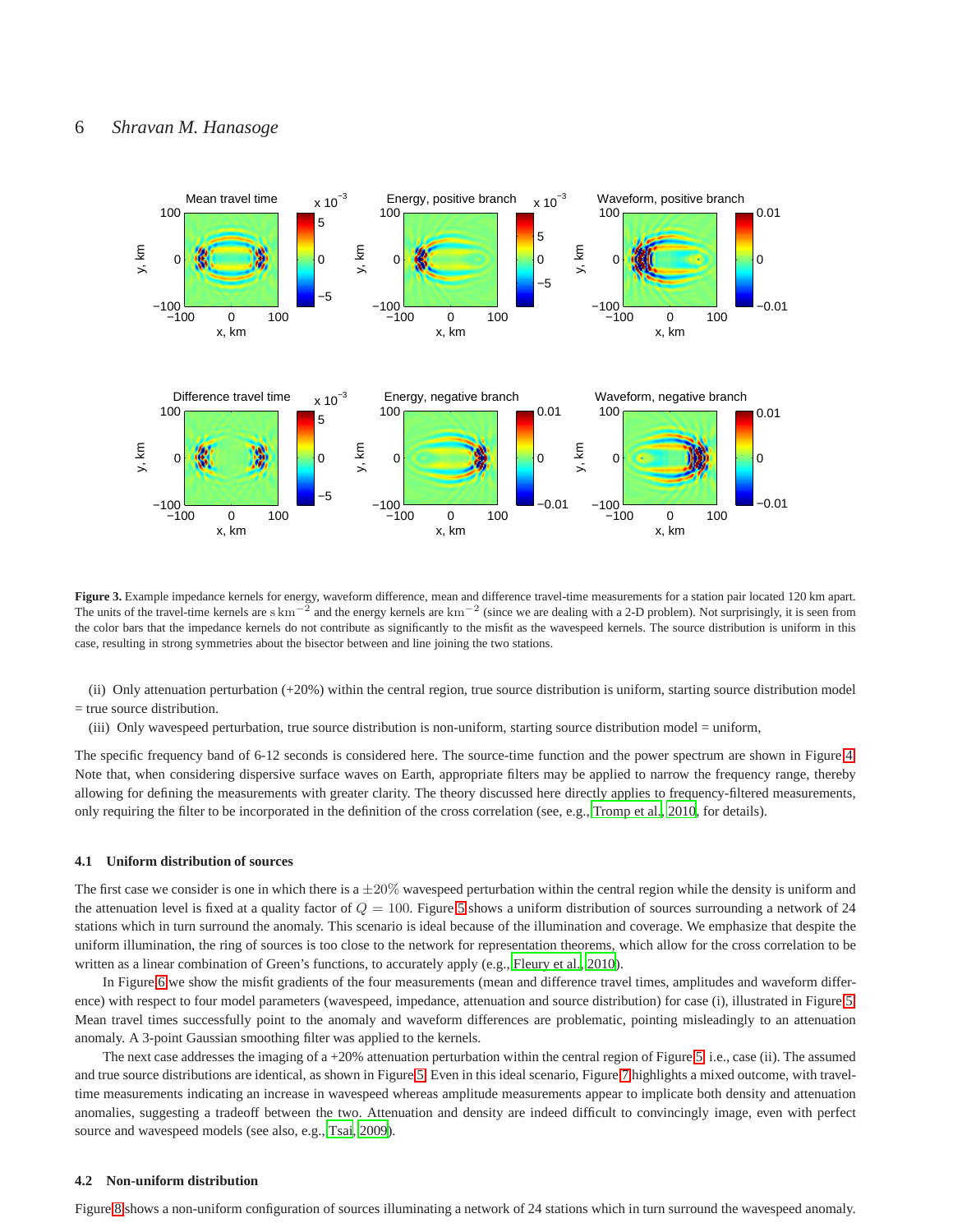

<span id="page-6-0"></span>Figure 4. Source-time function and power spectrum for all the kernels shown and the inversions. In this problem we focus only on this specific frequency band.

The set of total gradients for case (iii) are shown in Figure [9.](#page-11-8) Once again, mean travel times are successful at imaging the wavespeed anomaly, although not to the same degree as when the illumination was uniform, i.e., in Figure [6.](#page-8-0) The cross-correlation amplitude measurements suggest a deficit in source magnitude in all directions except the South-East where it points to an increment.

Based on these simple tests, we form the following strategy

- Use cross-correlation energies to infer the azimuthal dependence of the source distribution (if not imaging its exact location),
- This will serve as the starting model for the source distribution,
- With this source-distribution, recompute kernels,
- With these kernels and mean travel times, invert for the wavespeed,
- Possibly, after both of these steps, invert for attenuation/density.

## **5 WAVESPEED INVERSIONS**

For all the problems, the starting structure model is a homogeneous uniform medium. We use a Gauss-Newton method to precondition the total gradient. A one-step inversion is performed; see appendix [D](#page-17-0) for details on the procedure. The model variance is computed using the Hessian matrix, which we have full access to.

The experiments of section [4](#page-4-1) emphasize the well known, namely that density and attenuation are indeed very difficult to invert for when the exact source model is poorly known. In general however, the sensitivity to attenuation is relatively weak, making it a difficult quantity to measure. In this section we consider inverting only for source distribution followed by wavespeed and show that the correct theory can substantially improve the recovery of anomalies. We study two more cases here

(iv) Only wavespeed perturbation, true source distribution is nonuniform (as in Figure [8\)](#page-10-11), comparison between source-wavespeed and only wavespeed inversions

(v) Only wavespeed perturbation, true source distribution is nonuniform (as in Figure [8\)](#page-10-11), comparison between cross-correlation and classical inversions

In case (iv), we study the impact of the source distribution on the reducing the misfits. It is well known that a uniform ring of sources placed far away from a network mimics a general uniform source distribution (e.g., [Larose et al., 2004\)](#page-10-12). Based on this argument, we our strategy for inverting for the source distribution is the following

• For most networks, the noise sources are too far away to image accurately (e.g., [Hanasoge](#page-10-8), [2013](#page-10-8)),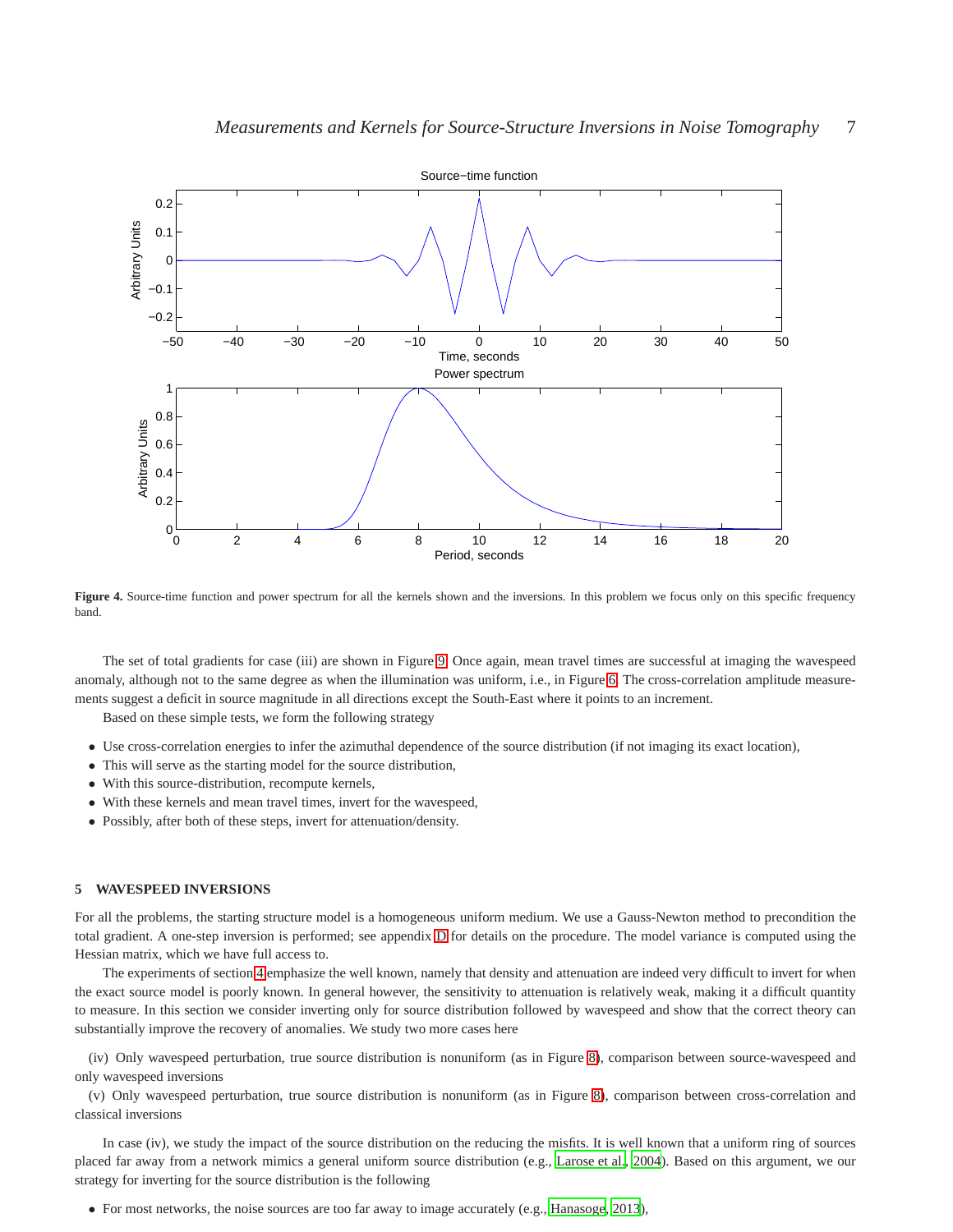# 8 *Shravan M. Hanasoge*



<span id="page-7-0"></span>Figure 5. The starting model consists of a ring-like uniform distribution sources (light blue ring) surrounding the network. The ray-path coverage of the network is excellent within the central wavespeed anomaly, which consists of positive and negative perturbations to the tune of 20%, suggesting that the eventual inversion will likely be good. Stations, of which there are 24, are marked by diamonds. Note that despite the uniform illumination, the ring of sources is too close to the network for representation theorems to accurately apply (e.g., [Fleury et al., 2010](#page-10-1)).

• We therefore seek to reduce the dimensionality of the problem, parametrizing the sources as a ring with some azimuthal modulation in magnitude,

• Construct a uniform ring of as large a radius as feasible surrounding the network,

• Estimate the cross-correlation energy as a function of azimuth, interpolate, smooth and multiply the uniform ring by this function (e.g., [Stehly et al., 2006](#page-12-0)),

• Recompute the synthetics, perform a source inversion and retain only the azimuthal information, multiplying the uniform ring by this new azimuthal dependence.

Figure [10](#page-12-10) compares two cases with and without source inversions prior to the wavespeed inversion. The difference, in this particular configuration, appears to not be significant, although the total misfit of the system, comprising energies and mean travel-times, fall significantly where source anisotropies are accounted for. The incomplete recovery of the wavespeed anomaly may be attributed to the sparsity of the network and the anisotropy of illumination. Similarly, the azimuthal dependence of the source inversion is different from that of the true distribution, owing to the fact that the network does cover all azimuths equally well.

Finally, in Figure [11,](#page-13-3) we compare the classical and correlation interpretations and find the classical approach to underperform the correlation approach significantly. Indeed, the correct theoretical description outweighs other aspects such as inverting for the source distribution first.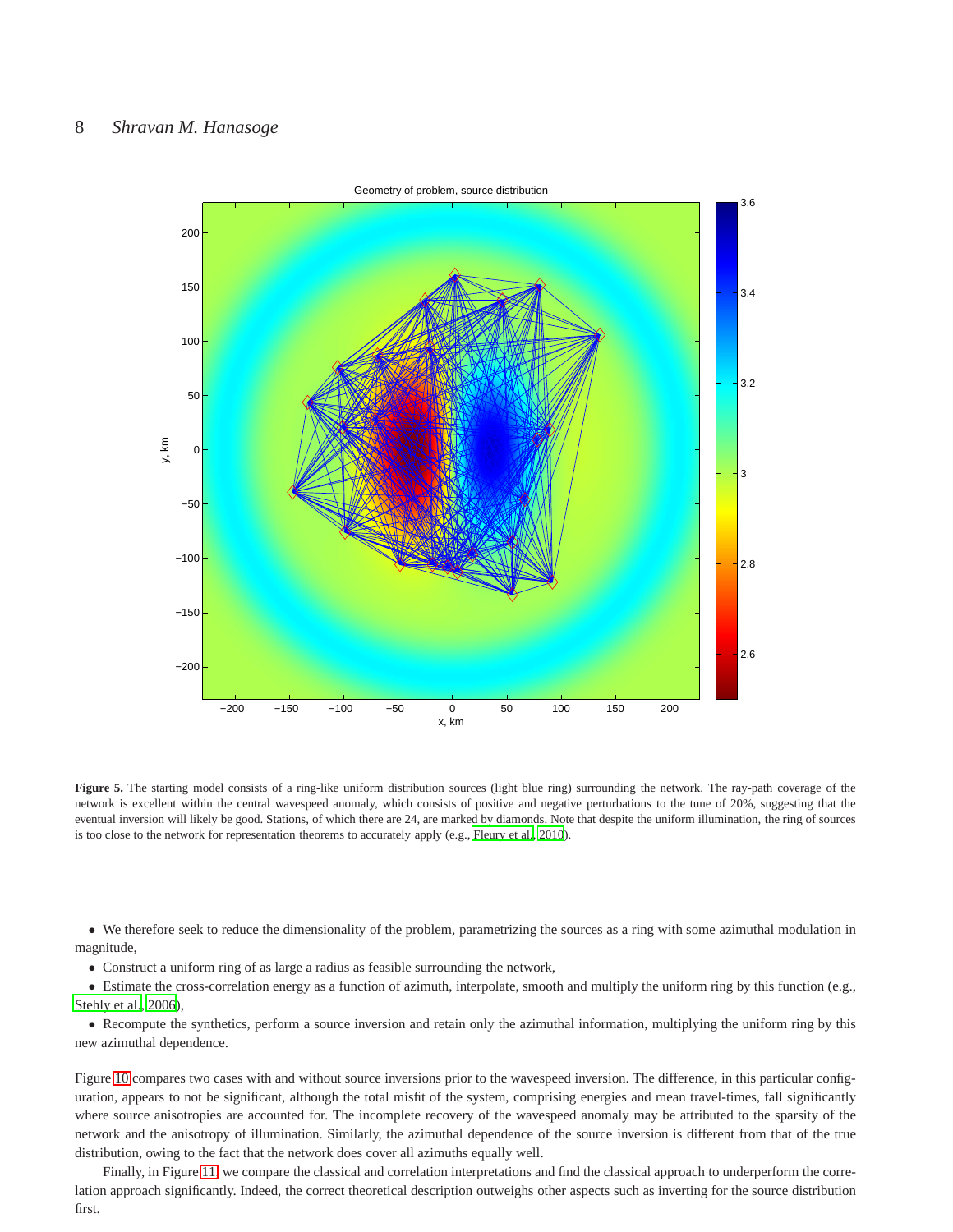

x, km y, km −200 0 200 −200  $-100$ 0 100 −2 0 2 x, km  $\epsilon$ −200 0 200 −200 −100 0 100 −5 0 5 x, km  $\epsilon$ −200 0 200 −200  $-100$ 0 100 −4 −2 0 2 x, km  $\epsilon$ −200 0 200 −200  $-100$ 0 10 −0.05 0 x, km y, km Mean−time atten. kernel −200 0 200 −200 −100 0 100  $200$ −2 −1 0 1 x 10<sup>−3</sup><br>ı2 x, km  $\varepsilon$ Diff.−time atten. kernel −200 0 200 −200 −100 0 100 200 −5 0 5  $10^{-5}$ x, km y, km Amplitude atten. kernel −200 0 200 −200 −100 0 100  $200$ −4 −2 0 2 4 x 10−3 x, km  $\epsilon$ Waveform−misfit atten. kernel −200 0 200 −200  $-100$ 0 100  $200$ −0.05 0  $.05$ x, km y, km Mean−time source kernel −200 0 200 −200 −100 0 100  $200$ −1 0 1  $x 10^{-3}$ x, km  $\epsilon$ Diff.−time source kernel −200 0 200 −200 −100 0 100 200 −5 0 5 x 10−5 x, km y, km Amplitude source kernel −200 0 200 −200 −100 0 100 200 −4 −2 0 2 4 x 10−3 x, km Waveform−misfit source kernel<br>200<br>E 200<br>E 200 −200 0 200 −200 −100 0 10 200 −0.02 −0.01 0 0.01 0.02

<span id="page-8-0"></span>**Figure 6.** Total gradients of misfit functions comprising different measurements with respect to model parameters. The true anomaly is in wavespeed. This is a best-case scenario of sorts because we assume that the true source distribution is the same as in Figure [5.](#page-7-0) The sum of all event kernels, in some ways, is the inversion, since it is the gradient of the entire misfit functional. A 3-point Gaussian smoothing filter was applied to the kernels. There are four parameters that we have imperfect knowledge of and that we wish to invert for: wavespeed, impedance, attenuation, and source distribution (rows, top to bottom). We have four different measurements, mean and difference travel times, energies and waveform misfit (columns, left to right). The true model contains positive and negative wavespeed perturbations to the tune of  $\pm 20\%$  within the central region. It is seen that the mean travel-time is able to infer the wavespeed. That said, waveform differences also indicate attenuation and impedance anomalies, both of which are non-existent. The different magnitudes of the total gradient generally indicate the relative significance of each kernel (with the exception of waveform difference which has not been normalized).

## **6 CONCLUSIONS**

y, km

Through the construction of a 2-D inverse problem, we have attempted to characterize the sensitivity of cross-correlation measurements to parameters such as wavespeed, density and attenuation. Using a Gauss-Newton method, we perform inversions for source and wavespeed and demonstrate the utility of using cross-correlation theory as opposed to applying classical interpretations to the measurements. We summarize our conclusions here

- Density and attenuation are very difficult to measure, being sensitive to the source and structure model of choice,
- The apertures of most small networks are insufficient to image sources that are typically very far away. We describe a parametrization and method to address this issue while still accounting for anisotropic illumination,
- We recommend inverting for sources using cross-correlation energies followed by using mean travel times of waves to invert for the wavespeed. Performed in this order, we saw a factor of 2 reduction in amplitude misfit and a factor of 4 reduction in travel-time misfit,

• Most of all, we found that a significant source of bias comes from not interpreting measurements correctly, i.e., treating cross-correlations as if they were classical measurements,

• A dominant source of uncertainty in the inversion is the sparsity of the station network, especially when using well defined arrivals for which we have a good starting model. We compute the uncertainty of the inversion using the diagonal of the approximate Hessian (see section [D\)](#page-17-0). This estimate of the uncertainty may be considered a lower bound to the full uncertainty.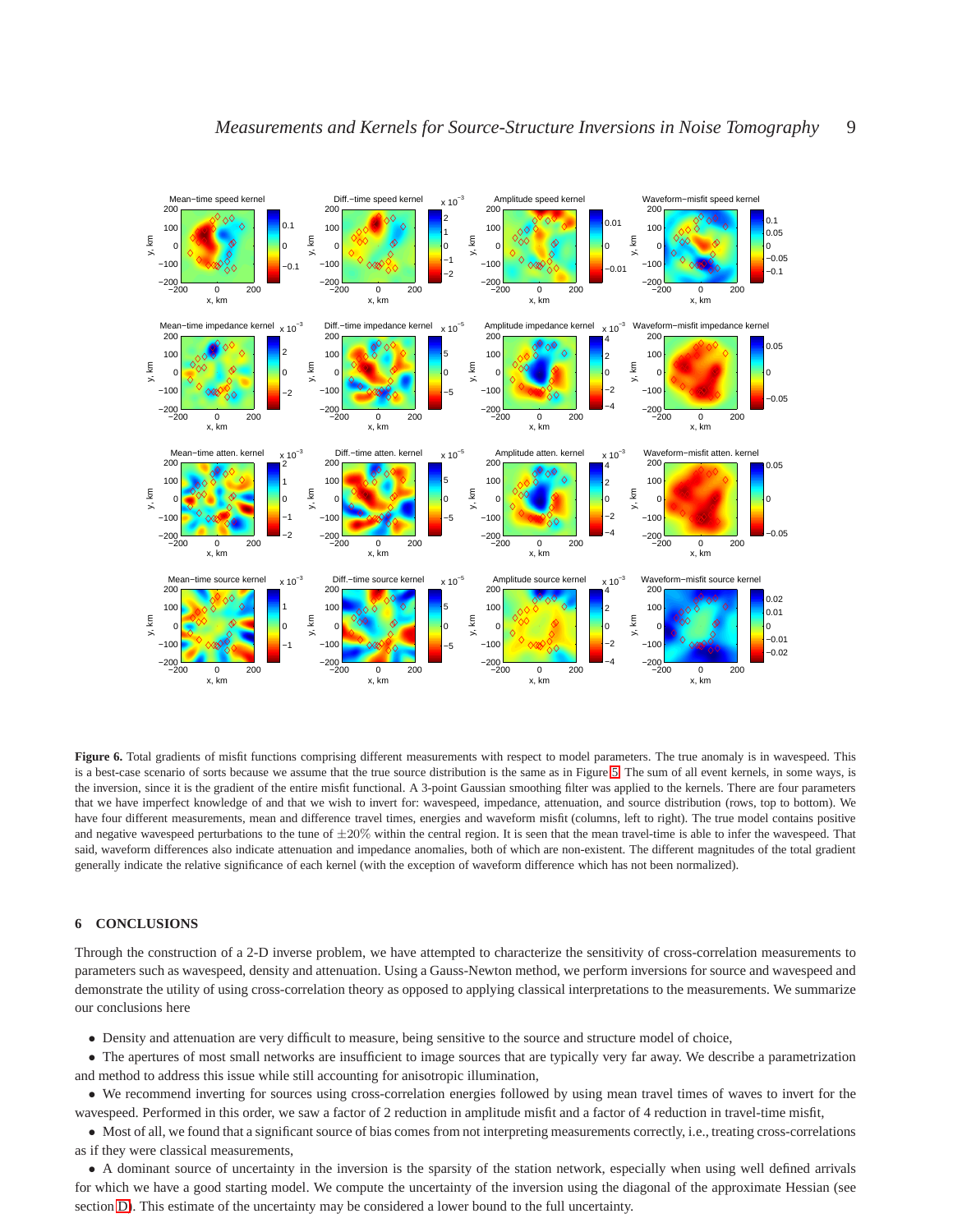

<span id="page-9-5"></span>**Figure 7.** Total gradients of misfit functions comprising different measurements with respect to model parameters. The true anomaly is in attenuation. This is a best-case scenario of sorts because the true source distribution is as in Figure [5.](#page-7-0) There are four parameters that we have imperfect knowledge of and that we wish to invert for: wavespeed, impedance, attenuation, and source distribution (rows, top to bottom). We have four different measurements, mean and difference travel times, energies and waveform misfit (columns, left to right). The true anomaly is a 20% increase in attenuation in the central region of Figure [5,](#page-7-0) with excellent ray coverage. And yet, looking at the total gradients suggests the inversion will not meet with the success evidenced in Figure [6.](#page-8-0) The mean travel times indicate a wavespeed anomaly rather than in attenuation. Amplitude measurements are somewhat more successful in pointing out an attenuation anomaly although there appears to be a tradeoff with density. Attenuation and density, as is well known, are indeed difficult parameters to infer because for propagating waves, wavespeed is overwhelmingly influential. A 3-point Gaussian smoothing filter was applied to the kernels.

## **ACKNOWLEDGEMENTS**

S. M. H. is funded by NASA grant NNX11AB63G and would like to thank Courant Institute for their hospitality, J. Trampert for some comments on a very early version of this manuscript that helped improve its scientific message.

#### **References**

- <span id="page-9-4"></span>Aki, K., 1957. Space and Time Spectra of Stationary Stochasic Waves, with Special Reference to Microtremors, *Bulletin of the Earthquake Research Institute*, **35**, 415–457.
- <span id="page-9-0"></span>Brenguier, F., Shapiro, N. M., Campillo, M., Nercessian, A., & Ferrazzini, V., 2007. 3-D surface wave tomography of the Piton de la Fournaise volcano using seismic noise correlations, *Geophys. Res. Lett.*, **34**, 2305.
- <span id="page-9-1"></span>Brenguier, F., Campillo, M., Hadziioannou, C., Shapiro, N., Nadeau, R., & Larose, E., 2008. Postseismic relaxation along the san andreas fault at parkfield from continuous seismological observations, *Science*, **321**(5895), 1478–1481.
- <span id="page-9-2"></span>Chevrot, S., Sylvander, M., Benhamed, S., Ponsolles, C., Lefèvre, J., & Paradis, D., 2007. Source locations of secondary microseisms in western europe: Evidence for both coastal and pelagic sources, *J. Geophys. Res.*, **112**, B11301.
- <span id="page-9-3"></span>Cupillard, P. & Capdeville, Y., 2010. On the amplitude of surface waves obtained by noise correlation and the capability to recover the attenuation: a numerical approach, *Geophysical Journal International*, **181**, 1687–1700.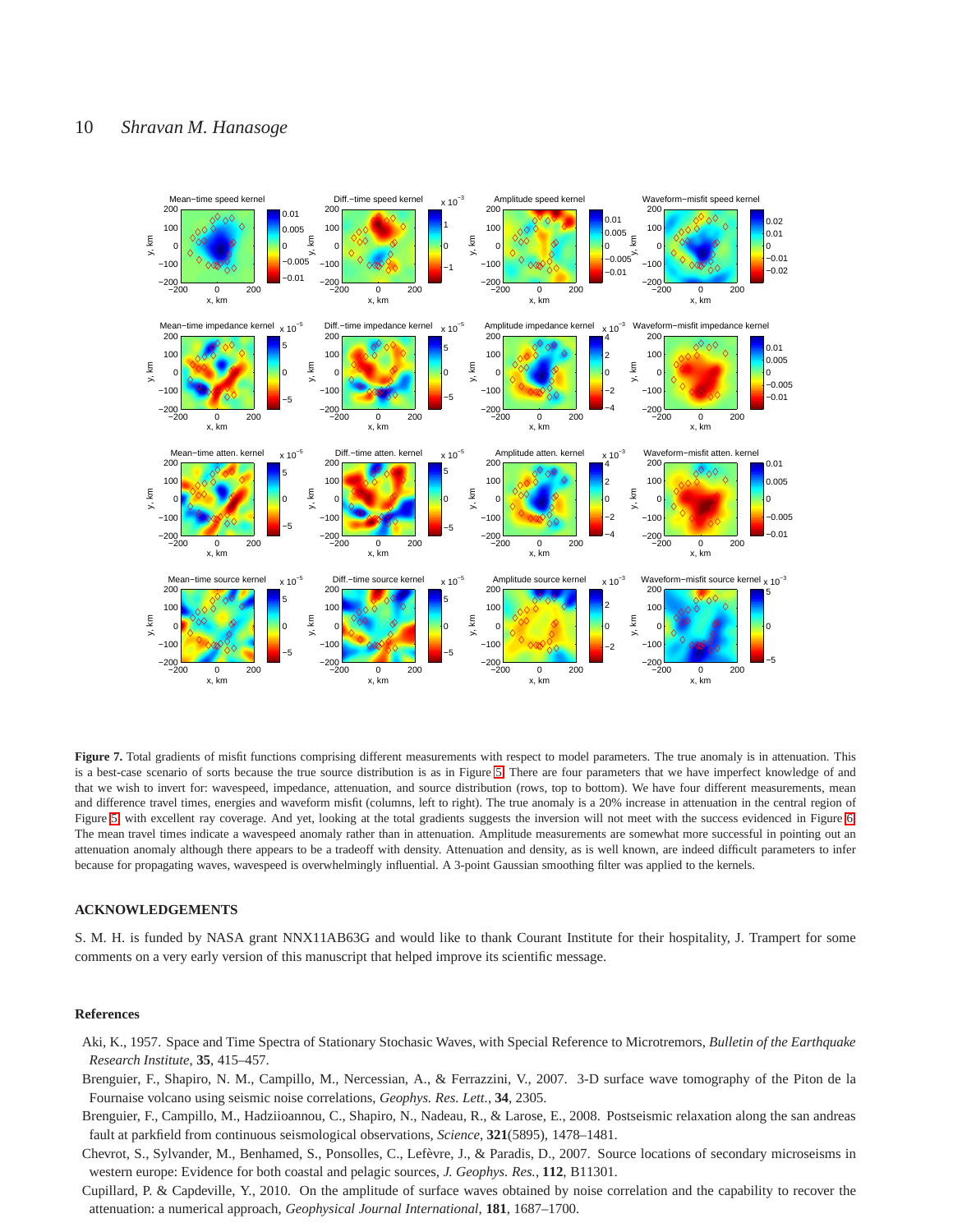

<span id="page-10-11"></span>Figure 8. The true source model anisotropically illuminates the network (from the South-East). Stations are marked by diamonds and the wavespeed anomaly is in the center.

<span id="page-10-10"></span>Dahlen, F. A. & Baig, A. M., 2002. Fréchet kernels for body-wave amplitudes, *Geophysical Journal International*, 150, 440–466.

<span id="page-10-2"></span>Duvall, Jr., T. L., Jefferies, S. M., Harvey, J. W., & Pomerantz, M. A., 1993. Time-distance helioseismology, *Nature*, **362**, 430–432.

<span id="page-10-1"></span>Fleury, C., Snieder, R., & Larner, K., 2010. General representation theorem for perturbed media and application to Green's function retrieval for scattering problems, *Geophysical Journal International*, **183**, 1648–1662.

<span id="page-10-5"></span>Froment, B., Campillo, M., Roux, P., Gouédard, P., Verdel, A., & Weaver, R., 2010. Estimation of the effect of nonisotropically distributed energy on the apparent arrival time in correlations, *Geophysics*, **75**, SA85.

<span id="page-10-3"></span>Gizon, L. & Birch, A. C., 2002. Time-Distance Helioseismology: The Forward Problem for Random Distributed Sources, *Astrophysical Journal*, **571**, 966–986.

<span id="page-10-6"></span>Guillot, L., Capdeville, Y., & Marigo, J.-J., 2010. 2-D non-periodic homogenization of the elastic wave equation: SH case, *Geophysical Journal International*, **182**, 1438–1454.

<span id="page-10-8"></span>Hanasoge, S. M., 2013. The influence of noise sources on cross-correlation amplitudes, *Geophysical Journal International*, **192**(doi: 10.1093/gji/ggs015), 295–309.

<span id="page-10-9"></span>Hanasoge, S. M., Birch, A., Gizon, L., & Tromp, J., 2011. The Adjoint Method Applied to Time-distance Helioseismology, *Astrophysical Journal*, **738**, 100.

<span id="page-10-7"></span>Hu, F. Q., Hussaini, M. Y., & Manthey, J. L., 1996. Low-dissipation and low-dispersion runge-kutta schemes for computational acoustics, *Journal of Computational Physics*, **124**(1), 177–191.

<span id="page-10-0"></span>Kedar, S. & Webb, F. H., 2005. The ocean's seismic hum, *Science*, **307**, 682–683.

<span id="page-10-12"></span>Larose, E., Derode, A., Campillo, M., & Fink, M., 2004. Imaging from one-bit correlations of wideband diffuse wave fields, *Journal of Applied Physics*, **95**(12), 8393–8400.

<span id="page-10-4"></span>Larose, E., Montaldo, G., Derode, A., & Campillo, M., 2006. Passive imaging of localized reflectors and interfaces in open media, *Applied*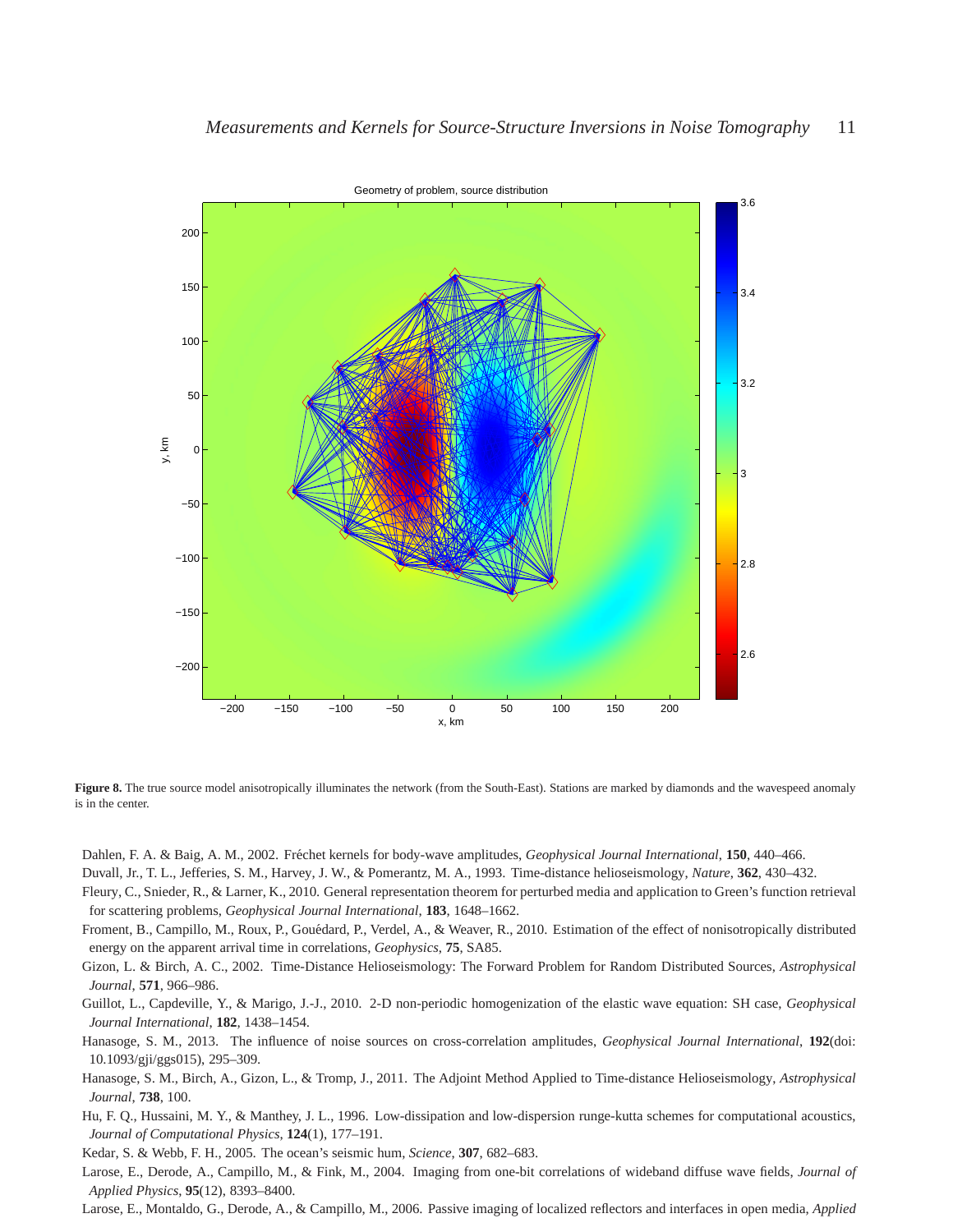

<span id="page-11-8"></span>**Figure 9.** Total gradients of misfit functions comprising different measurements with respect to model parameters. The true anomaly is in wavespeed. The true source distribution is as shown in Figure [8](#page-10-11) whereas the starting source model is as in Figure [5.](#page-7-0) The sum of all event kernels, in some ways, is the inversion, since it is the gradient of the entire misfit functional. There are four parameters that we have imperfect knowledge of and that we wish to invert for: wavespeed, impedance, attenuation, and source distribution (rows, top to bottom). We have four different measurements, mean and difference travel times, energies and waveform misfit (columns, left to right). The true model contains positive and negative wavespeed perturbations to the tune of  $\pm 20\%$  within the central region. Mean travel times are able to recover the wavespeed structure while the amplitude wavespeed kernels fail, owing to the fact that the starting source model isotropic whereas the true source model is anisotropic. The difference travel-time gradient is aligned along North-West – South-East direction, indeed suggesting that anisotropic source distributions can create differences in travel times between the positive and negative branches (e.g., [Hanasoge, 2013](#page-10-8)). The source-amplitude kernels suggest an increase in source magnitude in the South-East direction, which is what we would expect. Waveform differences, as before, are not to be trusted. A 3-point Gaussian smoothing filter was applied to the kernels.

*Physics Letters*, **88**(10), 104103.

<span id="page-11-0"></span>Longuet-Higgins, M. S., 1950. A Theory of the Origin of Microseisms, *Royal Society of London Philosophical Transactions Series A*, **243**, 1–35.

<span id="page-11-6"></span>Luo, Y. & Schuster, G., 1991. Wave-equation traveltime inversion, *GEOPHYSICS*, **56**(5), 645–653.

<span id="page-11-3"></span>Marquering, H., Dahlen, F. A., & Nolet, G., 1999. Three-dimensional sensitivity kernels for finite-frequency traveltimes: the bananadoughnut paradox, *Geophysical Journal International*, **137**, 805–815.

<span id="page-11-1"></span>Nawa, K., Suda, N., Fukao, Y., Sato, T., Aoyama, Y., & Shibuya, K., 1998. Incessant excitation of the Earth's free oscillations, *Earth, Planets, and Space*, **50**, 3–8.

<span id="page-11-7"></span>Nolet, G., Dahlen, F. A., & Montelli, R., 2005. Traveltimes and amplitudes of seismic waves: A re-assessment, in *Seismic Earth: Array Analysis of Broadband Seismograms*, pp. 37–47, eds Levander, A. & Nolet, G., American Geophysical Union, Washington D. C.

<span id="page-11-5"></span>Papanicolaou, G. C. & Varadhan, S. R. S., 1982. Diffusions with Random Coefficients, in *Statistics and Probability: Essays in honor of C. R. Rao*, pp. 253–262, North-Holland.

<span id="page-11-4"></span>Pedersen, H., Krüger, F., & the SVEKALAPKO Seismic Tomography Working Group, 2007. Influence of the seismic noise characteristics on noise correlations in the Baltic Shield, *Geophysical Journal International*, **168**, 197–210.

<span id="page-11-2"></span>Rhie, J. & Romanowicz, B., 2004. Excitation of Earth's continuous free oscillations by atmosphere-ocean-seafloor coupling, *Nature*, **431**,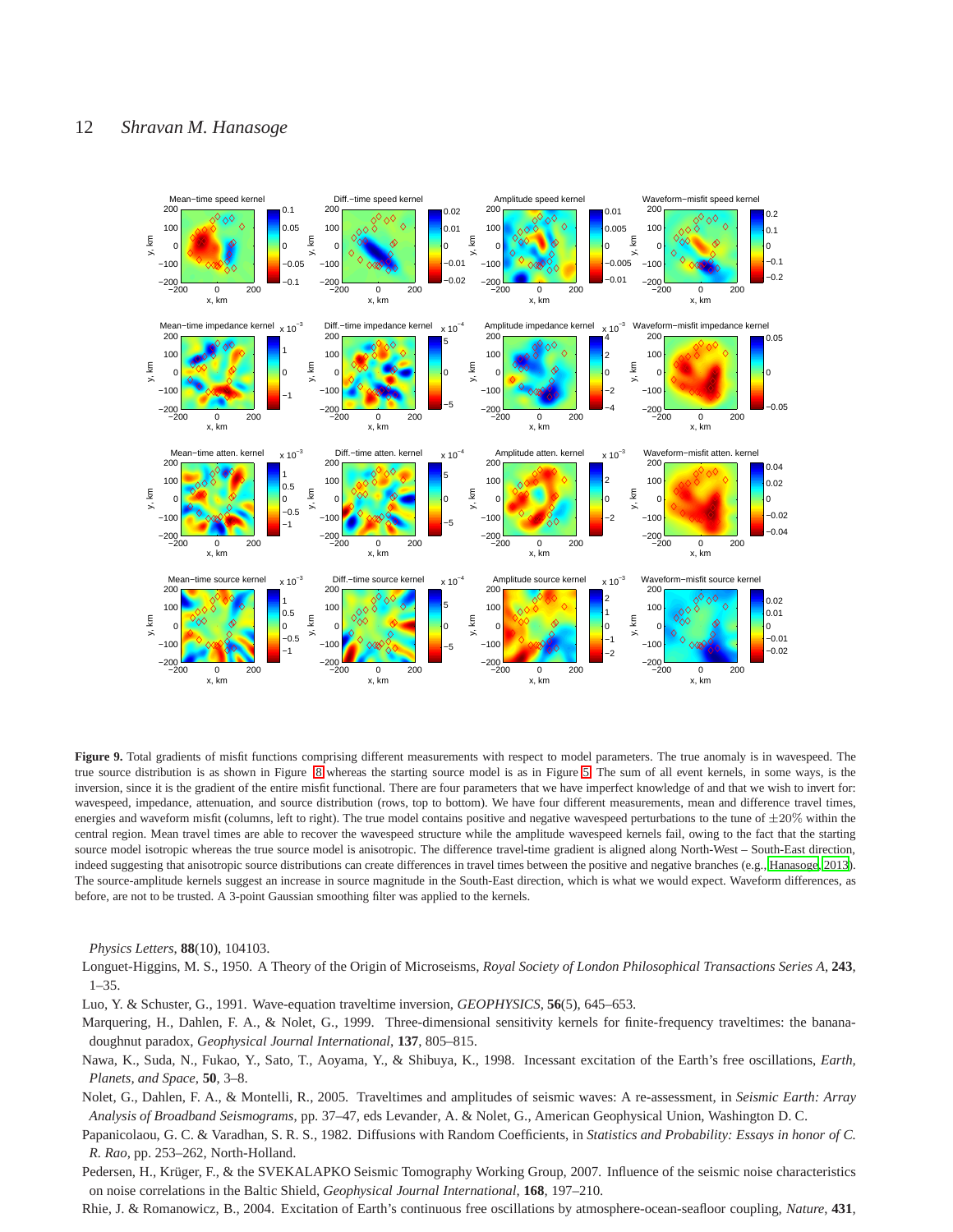

<span id="page-12-10"></span>Figure 10. Case (iv): a one-step Gauss-Newton inversion for the wavespeed. The color scale is the same for all the plots on the bottom row. The network, wavespeed anomaly and non-uniform source illumination are as in Figure [8.](#page-10-11) The incomplete recovery of the anomaly is attributed to the sparsity of the network and the anisotropy of illumination. In the middle column, we invert only for the wavespeed, assuming the source distribution is uniform. On the column on the right, we follow the strategy described at the end of section [4,](#page-4-1) namely first invert for the source distribution, followed by the wavespeed. The mean travel-time misfit, stated in equation [\(9\)](#page-2-3) decreases from 10.60 to 2.54. The energy misfit, in equation [\(11\)](#page-2-3), when we invert for the source distribution on the right column drops from 1.04 to 0.59. The source inversion shows a slightly different azimuthal dependence from the true distribution because of network does not have uniform azimuthal coverage. Thus, although the wavespeed models with and without a source inversion appear to be approximately the same, one can certainly aim to reduce the overall misfit of the system substantially by following this strategy. We used 141 mean travel-time and 282 energy measurements in this inversion.

552–556.

<span id="page-12-2"></span>Rivet, D., Campillo, M., Shapiro, N. M., Cruz-Atienza, V., Radiguet, M., Cotte, N., & Kostoglodov, V., 2011. Seismic evidence of nonlinear crustal deformation during a large slow slip event in Mexico, *Geophys. Res. Lett.,* , **38**, 8308.

<span id="page-12-7"></span>Sato, H., Fehler, M. C., & Maeda, T., 2012. *Seismic wave propagation and scattering in the heterogeneous earth*, Springer.

<span id="page-12-8"></span>Seats, K. J., Lawrence, J. E., & Prieto, G. A., 2012. Improved ambient noise correlation functions using Welch's method, *Geophysical Journal International*, **188**(2), 513–523.

<span id="page-12-0"></span>Stehly, L., Campillo, M., & Shapiro, N. M., 2006. A study of the seismic noise from its long-range correlation properties, *Journal of Geophysical Research*, **111**(B10306).

<span id="page-12-11"></span>Tarantola, A., 1987. *Inverse problem theory*, vol. 130, Elsevier Amsterdam etc.

<span id="page-12-9"></span>Tromp, J., Tape, C., & Liu, Q., 2005. Seismic tomography, adjoint methods, time reversal and banana-doughnut kernels, *Geophysical Journal International*, **160**, 195–216.

<span id="page-12-3"></span>Tromp, J., Luo, Y., Hanasoge, S., & Peter, D., 2010. Noise cross-correlation sensitivity kernels, *Geophysical Journal International*, **183**, 791–819.

<span id="page-12-4"></span>Tsai, V. C., 2009. On establishing the accuracy of noise tomography travel-time measurements in a realistic medium, *Geophysical Journal International*, **178**, 1555–1564.

<span id="page-12-6"></span>Tsai, V. C., 2010. The relationship between noise correlation and the Green's function in the presence of degeneracy and the absence of equipartition, *Geophysical Journal International*, **182**, 1509–1514.

<span id="page-12-5"></span>Weaver, R., Froment, B., & Campillo, M., 2009. On the correlation of non-isotropically distributed ballistic scalar diffuse waves, *J. Acoust. Soc. America*, **126**, 1817–1826.

<span id="page-12-1"></span>Wegler, U. & Sens-Schonfelder, C., 2007. Fault zone monitoring with passive image interferometry, *Geophysical Journal International*, **168**(3), 1029–1033.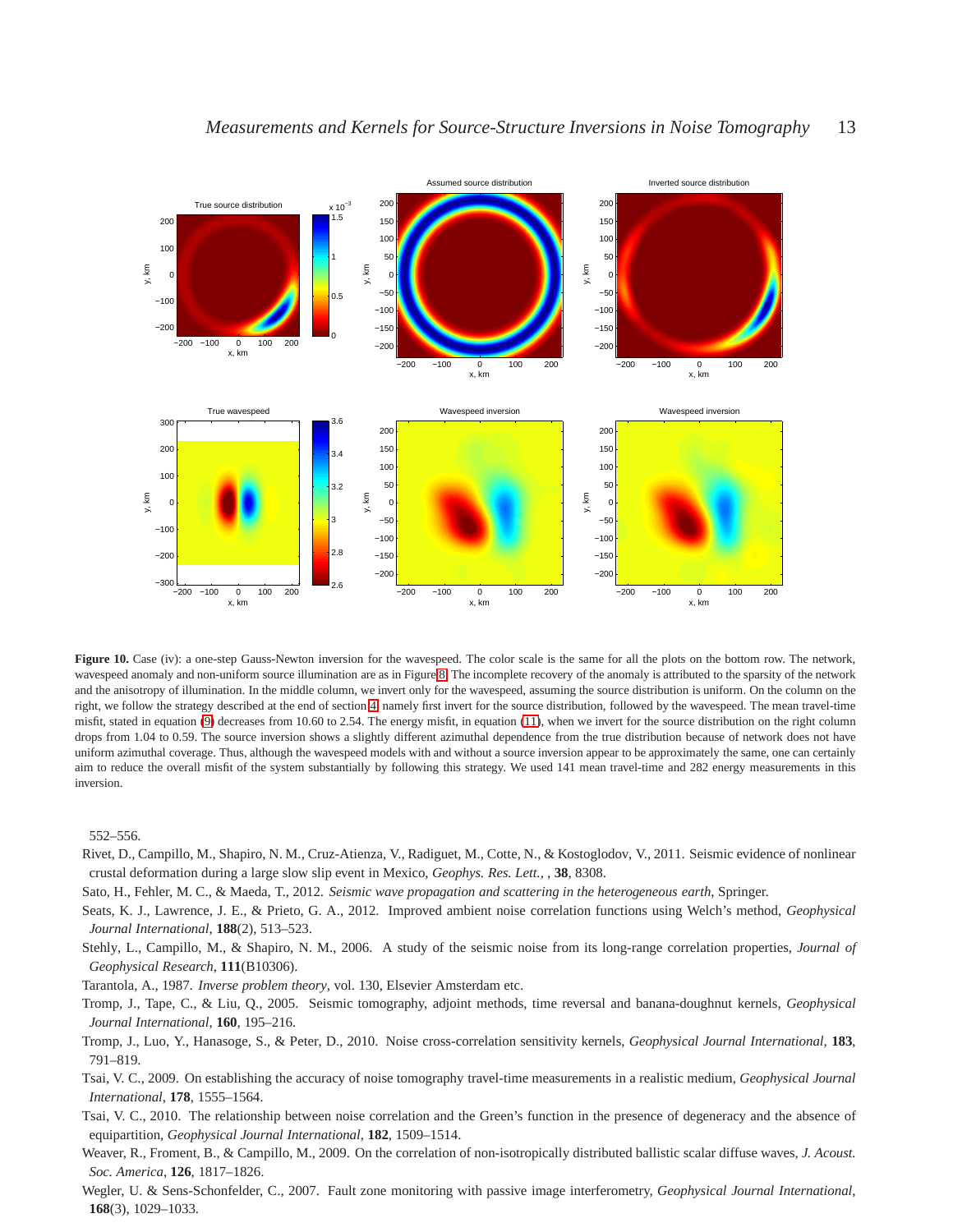

<span id="page-13-3"></span>Figure 11. Case (v): a one-step Gauss-Newton inversion for the wavespeed using 141 measurements of mean travel times, comparison between correlation and classical approaches. The network, wavespeed anomaly and non-uniform source illumination are as in Figure [8.](#page-10-11) whereas the starting assumed source model is uniform, i.e., as in Figure [5.](#page-7-0) The true model contains positive and negative wavespeed perturbations to the tune of  $\pm 20\%$  within the central region. We invert *only* for wavespeed using the method described in appendix [D](#page-17-0) using correlation and classical approaches. For the correlation approach, we compute cross-correlation kernels and for the classical approach, we treat the measurement as if it were a travel time derived from raw wavefield measurements. The error in the theoretical model in the classical inversion propagates into the inversion and the misfit is larger. Applying the correct theoretical description is therefore quite important. The Cramér-Rao lower bound (appendix [D\)](#page-17-0) is shown in the lower-most panels for both inversions. The uncertainty in inferring  $\delta c/c$ is underestimated when using classical theory to interpret cross correlation measurements.

- <span id="page-13-2"></span>Woodard, M. F., 1997. Implications of Localized, Acoustic Absorption for Heliotomographic Analysis of Sunspots, *Astrophysical Journal*, **485**, 890–894.
- <span id="page-13-1"></span>Yang, Y. & Ritzwoller, M., 2008. The characteristics of ambient seismic noise as as source for surface wave tomography, *Geochemistry, Geophysics, Geosystems*, **9**.
- <span id="page-13-0"></span>Zaccarelli, L., Shapiro, N. M., Faenza, L., Soldati, G., & Michelini, A., 2011. Variations of crustal elastic properties during the 2009 L'Aquila earthquake inferred from cross-correlations of ambient seismic noise, *Geophys. Res. Lett.,* , **38**, 24304.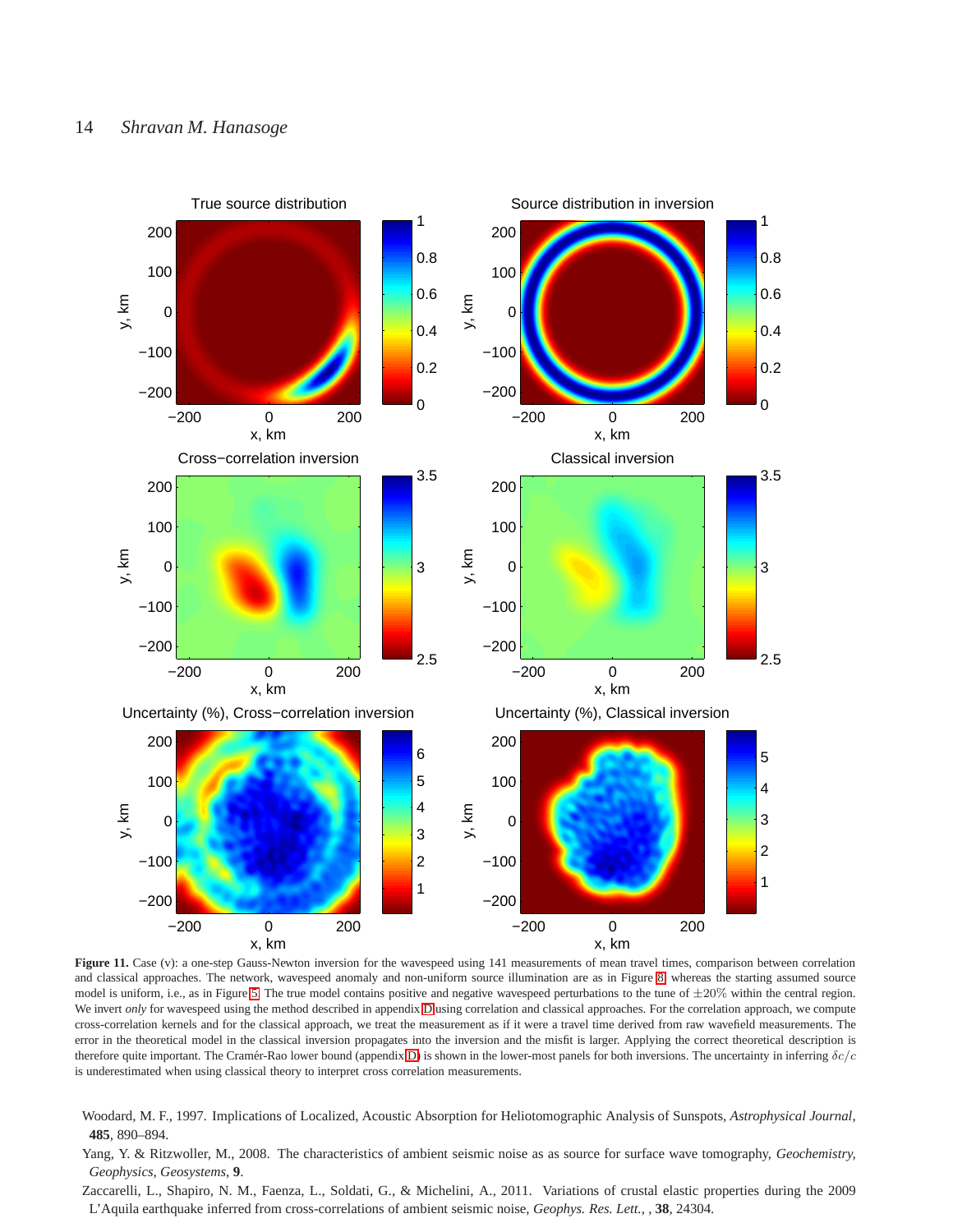<span id="page-14-9"></span>Zhu, H., Luo, Y., Nissen-Meyer, T., Morency, C., & Tromp, J., 2009. Elastic Imaging and time-lapse migration based on adjoint methods, *Geophysics*, **74**(6), 167.

<span id="page-14-0"></span>Zhu, H., Bozda˘g, E., Duffy, T. S., & Tromp, J., 2013. Seismic attenuation beneath europe and the north atlantic: implications for water in the mantle, *Earth and Planetary Science Letters*, **381**(0), 1 – 11.

## <span id="page-14-5"></span>**APPENDIX A: FOURIER CONVENTION**

 $\sim$ 

The following temporal Fourier transform convention is utilized

<span id="page-14-6"></span>
$$
\int_{-\infty}^{\infty} dt \, e^{i\omega t} \, g(t) \quad = \quad \hat{g}(\omega), \tag{A.1}
$$

$$
\int_{-\infty}^{\infty} dt \, e^{i\omega t} = 2\pi \, \delta(\omega), \tag{A.2}
$$

$$
\frac{1}{2\pi} \int_{-\infty}^{\infty} d\omega \, e^{-i\omega t} \, \hat{g}(\omega) = g(t), \tag{A.3}
$$

where  $g(t), \hat{g}(\omega)$  are a Fourier-transform pair. Using equation [\(A.2\)](#page-14-6), the equivalence between the cross-correlation in the temporal and a conjugate product in the Fourier domain is written so

<span id="page-14-1"></span>
$$
h(t) = \int_{-\infty}^{\infty} dt' f(t') g(t + t') \Longleftrightarrow \hat{h}(\omega) = \hat{f}^*(\omega) \hat{g}(\omega).
$$
 (A.4)

The following relationship also holds (for real functions  $f(t)$ ,  $g(t)$ )

<span id="page-14-4"></span>
$$
\int_{-\infty}^{\infty} dt f(t) g(t) = \frac{1}{2\pi} \int_{-\infty}^{\infty} d\omega \, \hat{f}^*(\omega) \, \hat{g}(\omega) = \frac{1}{2\pi} \int_{-\infty}^{\infty} d\omega \, \hat{f}(\omega) \, \hat{g}^*(\omega). \tag{A.5}
$$

In the spatial domain, we apply a similar convention

<span id="page-14-7"></span>
$$
\int_{\mathcal{R}^2} d\mathbf{x} e^{i\mathbf{k}\cdot\mathbf{x}} g(\mathbf{x}) = \hat{g}(\mathbf{k}),
$$
\n(A.6)

$$
\int_{\mathcal{R}^2} d\mathbf{x} e^{i\mathbf{k}\cdot\mathbf{x}} = (2\pi)^2 \delta(\mathbf{k}),
$$
\n(A.7)\n
$$
\frac{1}{(2\pi)^2} \int_{\mathcal{R}^2} d\mathbf{k} e^{-i\mathbf{k}\cdot\mathbf{x}} \hat{g}(\mathbf{k}) = g(\mathbf{x}),
$$
\n(A.8)

where k is the 2-D wave vector,  $\hat{g}(\mathbf{k})$  and  $g(\mathbf{x})$  are a Fourier-transform pair. The integral is over all 2-D space, i.e.,  $\mathcal{R}^2 = [-\infty, \infty] \times$ [−∞,∞]. Using equation [\(A.7\)](#page-14-7), the equivalence between a convolution in the spatial and a product in Fourier domain are written thus

<span id="page-14-8"></span>
$$
h(\mathbf{x}) = \int_{\mathcal{R}^2} f(\mathbf{x}') g(\mathbf{x} - \mathbf{x}') \Longleftrightarrow \hat{h}(\mathbf{k}) = \hat{f}(\mathbf{k}) \hat{g}(\mathbf{k}).
$$
\n(A.9)

#### <span id="page-14-2"></span>**APPENDIX B: DEFINITIONS OF MEASUREMENTS AND THEIR VARIATION**

The definition of the travel-time (e.g., [Gizon & Birch, 2002](#page-10-3); [Hanasoge et al., 2011](#page-10-9)) is

<span id="page-14-3"></span>
$$
\tau^{\pm} = \mp \frac{\int dt \, w^{\pm}(t) \, C_{\text{ref}} \left( C - C_{\text{ref}} \right)}{\int dt \, w^{\pm}(t) C_{\text{ref}}^2},\tag{B.1}
$$

where  $\tau^{\pm}$  is a travel-time shift associated with the positive or negative branch of the cross correlation respectively,  $C_{ref}(t)$  and  $C(t)$  are the reference and observed cross correlations for a station pair respectively,  $w^{\pm}(t)$  is a windowing function applied to the positive or negative branches respectively, targeting the travel-time shift of a specific arrival, and the over-dot notation indicates a temporal derivative, i.e.,  $\dot{\mathcal{C}}_{\rm ref} = \partial_t \mathcal{C}_{\rm ref}.$ 

Travel times, energies and waveforms are the measurements used to compute kernels here. The travel time is calculated using the definitions provided by, e.g., [Luo & Schuster \(1991](#page-11-6)); [Woodard \(1997](#page-13-2)); [Gizon & Birch \(2002](#page-10-3)); [Tromp et al.](#page-12-3) [\(2010](#page-12-3)); [Hanasoge](#page-10-9) et al. [\(2011\)](#page-10-9). We recall the definition of the travel-time [\(B.1\)](#page-14-3). The variation of this quantity is given in equation [\(14\)](#page-3-0), and this allows us to derive the weight function

$$
\mathcal{W}(t) = \mp \frac{w^{\pm}(t) C_{\text{ref}}}{\int dt \, w^{\pm}(t) C_{\text{ref}}^2},\tag{B.2}
$$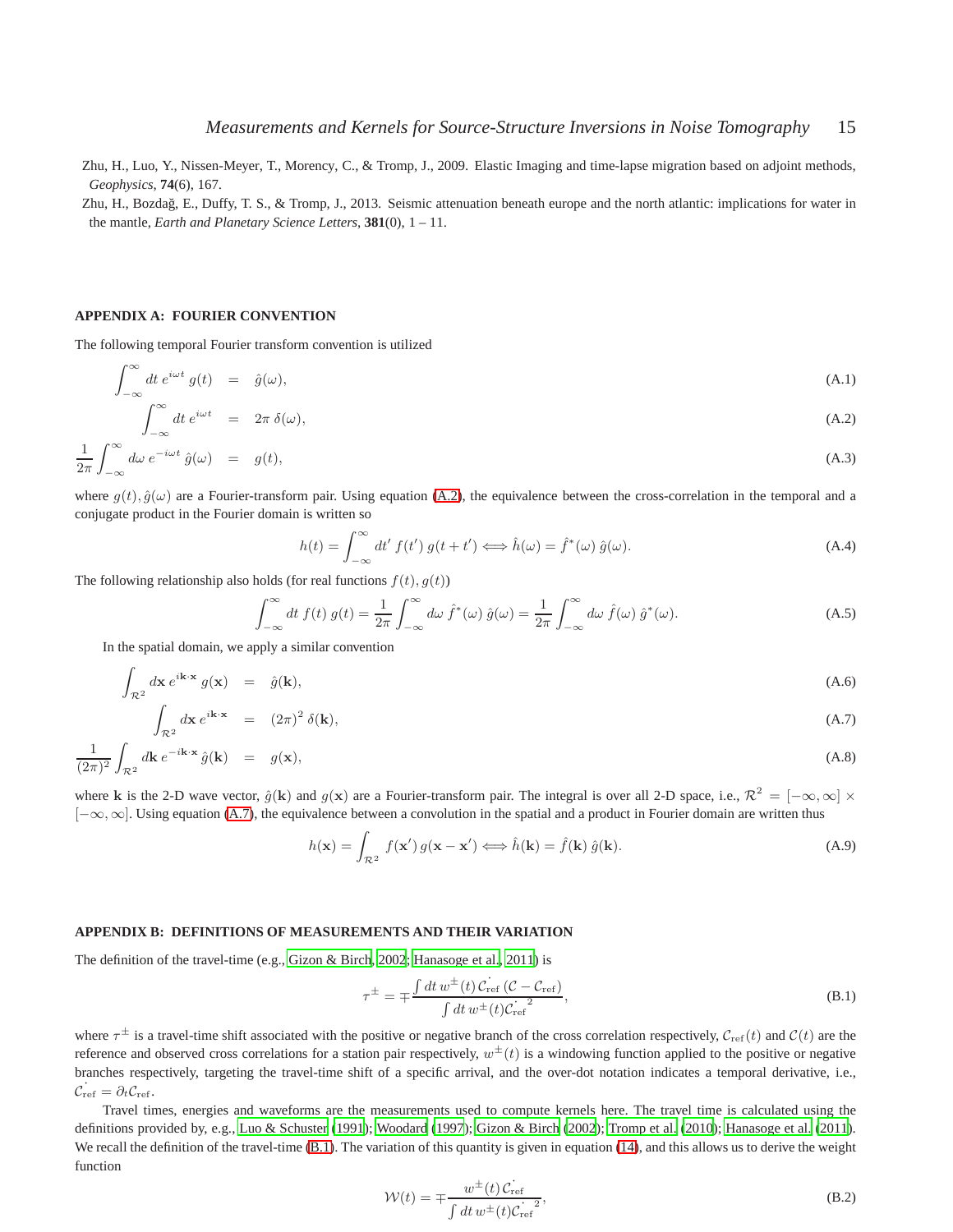

<span id="page-15-0"></span>Figure A1. Example weight function for mean and difference travel times for a station pair located 120 km apart (same configuration as in Figure [1\)](#page-15-0). This weight function is used in computing mean and difference travel-time kernels and may be likened to the 'adjoint source' as discussed by, e.g., [Tromp et al.](#page-12-3) [\(2010\)](#page-12-3).

giving us expressions for weight functions for the mean and difference travel times

$$
\mathcal{W}^{m}(t) = \frac{1}{2} \left( \frac{w^{+}(t) C_{\text{ref}}}{\int dt \, w^{+}(t) C_{\text{ref}}^{2}} + \frac{w^{-}(t) C_{\text{ref}}^{2}}{\int dt \, w^{-}(t) C_{\text{ref}}^{2}} \right),\tag{B.3}
$$

$$
\mathcal{W}^{d}(t) = \frac{1}{2} \left( \frac{w^{+}(t) \mathcal{C}_{\text{ref}}}{\int dt \, w^{+}(t) \mathcal{C}_{\text{ref}}^{2}} - \frac{w^{-}(t) \mathcal{C}_{\text{ref}}}{\int dt \, w^{-}(t) \mathcal{C}_{\text{ref}}^{2}} \right),\tag{B.4}
$$

where  $w^+(t)$  and  $w^-(t)$  are windowing functions applied to isolate the relevant parts of the positive and negative branches respectively. In Figure [A1,](#page-15-0) we show an example of weight functions for a station pair located 120 km apart.

The cross correlation energy is a non-linear quantity since it involves computing a non-linear function of the cross correlation. Since we are however dealing with a linear problem, we linearize the variation of the functional along the lines of, e.g., [Dahlen & Baig \(2002\)](#page-10-10), [Hanasoge](#page-10-8) [\(2013](#page-10-8)). Denoting the measured and reference cross correlation energies by  $\varepsilon$  and  $\varepsilon_{\rm ref}$ , the amplitude misfit is given by

$$
\chi = \frac{1}{2} \left( \ln \frac{\varepsilon}{\varepsilon_{\text{ref}}} \right)^2,\tag{B.5}
$$

where we recall that the energy is defined as

$$
\varepsilon_{\rm ref} = \sqrt{\frac{\int dt \ w(t) \, C_{\rm ref}(t)^2}{\int dt \, w(t)}} = \sqrt{\frac{1}{2\pi T} \int d\omega \, C_{\rm ref}^* \, C_{\rm ref}},\tag{B.6}
$$

where  $w(t)$  is the windowing function, C is the windowed cross correlation and  $T = \int dt w(t)$ . To preserve simplicity, we do not apply frequency filters, although they may be easily included. With a little manipulation, the variation in misfit is given by

$$
\delta \chi = -\left(\ln \frac{\varepsilon}{\varepsilon_{\rm ref}}\right) \frac{\delta \varepsilon_{\rm ref}}{\varepsilon_{\rm ref}} = -\left(\frac{1}{\varepsilon_{\rm ref}}\right)^2 \left(\ln \frac{\varepsilon}{\varepsilon_{\rm ref}}\right) \frac{1}{2\pi T} \int d\omega \, \mathcal{C}_{\rm ref}^* \, \delta \mathcal{C}.\tag{B.7}
$$

Thus we define the energy weight function as

$$
\mathcal{W} = \frac{1}{T} \left( \frac{1}{\varepsilon_{\text{ref}}} \right)^2 \mathcal{C}_{\text{ref}}.
$$
 (B.8)

The waveform difference weight function is the simplest of the three, being equal to the windowed difference between the measured and reference cross correlations.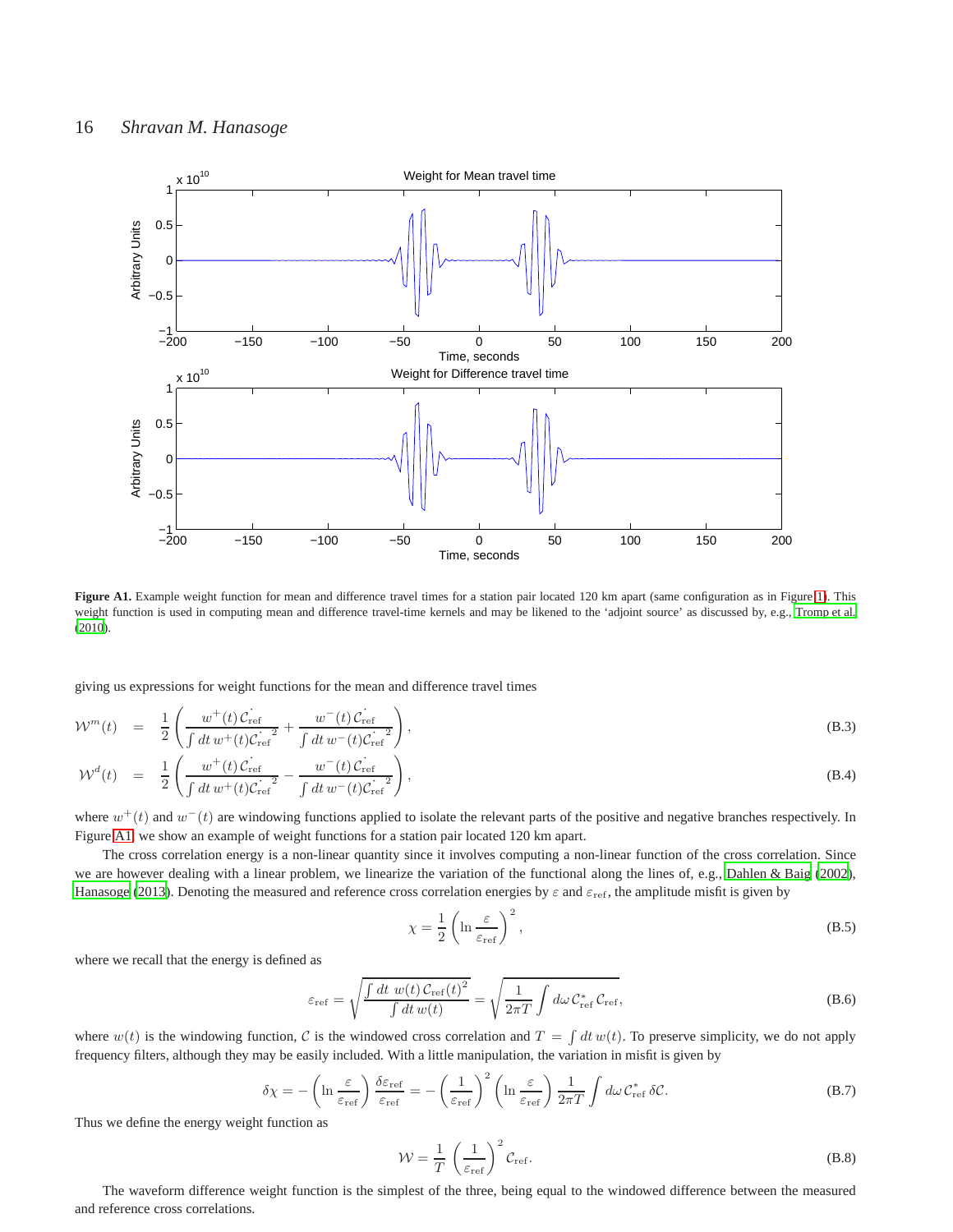## <span id="page-16-0"></span>**APPENDIX C: EXPRESSIONS FOR KERNELS AND VALIDATION**

The wave operator  $\mathcal L$  is given by

$$
\mathcal{L} = -\omega^2 \rho - i\omega \rho - \mathbf{\nabla} \cdot (\rho c^2 \mathbf{\nabla}), \tag{C.1}
$$

and Green's function satisfies

$$
\mathcal{L}G(\mathbf{x}, \mathbf{x}'; \omega) = \delta(\mathbf{x} - \mathbf{x}'),\tag{C.2}
$$

where  $\delta(\mathbf{x} - \mathbf{x}')$  is the delta function centered around  $\mathbf{x} = \mathbf{x}'$ . The variation of Green's function as described in the single-scattering regime of the first Born approximation is given by

$$
\delta \mathcal{L}G + \mathcal{L}\delta G = 0,\tag{C.3}
$$

and we have therefore

$$
\mathcal{L}\delta G = -\delta \mathcal{L}G,\tag{C.4}
$$

and upon using Green's theorem,

$$
\delta G(\mathbf{x}, \mathbf{x}') = -\int d\mathbf{x}'' G(\mathbf{x}, \mathbf{x}'') \, \delta \mathcal{L} G(\mathbf{x}'', \mathbf{x}'). \tag{C.5}
$$

Let us first consider perturbations to the bulk modulus  $\rho c^2$ , i.e.,  $\delta \mathcal{L} = -\nabla \cdot (\delta(\rho c^2) \nabla)$ , where the spatial gradients and the bulk modulus are functions  $x''$ . Recalling equations [\(14\)](#page-3-0) and [\(16\)](#page-4-2) and invoking identity [\(A.5\)](#page-14-4),

$$
\delta \tau_{ij} = \int d\omega \, \mathcal{W}_{ij}^* \int d\mathbf{x}' \left[ \delta G^*(\mathbf{x}_i, \mathbf{x}') G(\mathbf{x}_j, \mathbf{x}') + G^*(\mathbf{x}_i, \mathbf{x}') \delta G(\mathbf{x}_j, \mathbf{x}') \right] S(\mathbf{x}') \mathcal{P}.
$$
 (C.6)

For simplicity, we consider one of the terms in the variation, with the analysis described here equally applicable to the other,

$$
\int d\omega \, \mathcal{W}_{ij}^* \int d\mathbf{x}' G^*(\mathbf{x}_i, \mathbf{x}') \, \delta G(\mathbf{x}_j, \mathbf{x}') \, S(\mathbf{x}') \mathcal{P} = \int d\omega \, \mathcal{W}_{ij}^* \int d\mathbf{x}' G^*(\mathbf{x}_i, \mathbf{x}') \, S(\mathbf{x}') \mathcal{P} \int d\mathbf{x} G(\mathbf{x}_j, \mathbf{x}) \, \nabla \cdot [\delta(\rho c^2) \nabla G(\mathbf{x}, \mathbf{x}')] . \tag{C.7}
$$

The inner integral over x may be integrated by parts and using the fact that the medium is unbounded, boundary terms are dropped. This allows us to free  $\delta(\rho c^2)(x)$  from within the derivative. The result of this operation provides

$$
\int d\omega \, \mathcal{W}_{ij}^* \int d\mathbf{x} \, \delta(\rho c^2) \int d\mathbf{x}' G^*(\mathbf{x}_i, \mathbf{x}') \, S(\mathbf{x}') \, \mathcal{P} \, \nabla G(\mathbf{x}_j, \mathbf{x}) \cdot \nabla G(\mathbf{x}, \mathbf{x}'), \tag{C.8}
$$

which is rewritten as

<span id="page-16-1"></span>
$$
\int d\mathbf{x} \,\delta \ln(\rho c^2) \left\{ \int d\omega \,\mathcal{W}_{ij}^* \,\mathcal{P} \,\rho c^2 \,\mathbf{\nabla} G(\mathbf{x}_j, \mathbf{x}) \cdot \int d\mathbf{x}' G^*(\mathbf{x}_i, \mathbf{x}') \,\mathbf{\nabla} G(\mathbf{x}, \mathbf{x}') S(\mathbf{x}') \right\}.
$$
 (C.9)

Invoking seismic reciprocity and the assumption of a uniform starting background model, we recast equation [\(C.9\)](#page-16-1)

$$
\int d\mathbf{x} \,\delta \ln(\rho c^2) \left\{ \int d\omega \,\mathcal{W}_{ij}^* \,\mathcal{P} \,\rho c^2 \,\mathbf{\nabla} G(\mathbf{x}, \mathbf{x}_j) \cdot \int d\mathbf{x}' S(\mathbf{x}') G^*(\mathbf{x}', \mathbf{x}_i) \,\mathbf{\nabla} G(|\mathbf{x} - \mathbf{x}'|) \right\}
$$
\n(C.10)

where the term within the parentheses contributes to the bulk modulus kernel. The inner integral over  $x'$  is the crux of the scattering problem, and represents the primary challenge in computing these kernels. Because we have assumed translation invariance, we may rewrite this in spatial Fourier domain, converting the convolution to a Fourier product (see Appendix [A,](#page-14-5) specifically relation [\[A.9\]](#page-14-8)) and transforming back to the spatial domain. We apply similar analyses to the density and attenuation terms. The expressions for the three kernels are as follow

$$
K_{\rho c^2}(\mathbf{x}) = \rho c^2 \int d\omega \, \mathcal{W}_{ij}^* \, \mathcal{P} \left[ \nabla G(\mathbf{x}, \mathbf{x}_j) \cdot \int d\mathbf{x}' S(\mathbf{x}') \, G^*(\mathbf{x}', \mathbf{x}_i) \, \nabla G(|\mathbf{x} - \mathbf{x}'|) + \nabla G^*(\mathbf{x}, \mathbf{x}_i) \cdot \int d\mathbf{x}' S(\mathbf{x}') \, G(\mathbf{x}', \mathbf{x}_j) \, \nabla G^*(|\mathbf{x} - \mathbf{x}'|) \right],
$$
\n(C.11)

$$
K_{\rho\Gamma}(\mathbf{x}) = -\rho\Gamma \int d\omega \, i\omega \, \mathcal{W}_{ij}^* \, \mathcal{P} \left[ G(\mathbf{x}, \mathbf{x}_j) \int d\mathbf{x}' S(\mathbf{x}') \, G^*(\mathbf{x}', \mathbf{x}_i) \, G(|\mathbf{x} - \mathbf{x}'|) - G^*(\mathbf{x}'', \mathbf{x}_i) \int d\mathbf{x}' S(\mathbf{x}') \, G(\mathbf{x}', \mathbf{x}_j) \, G^*(|\mathbf{x} - \mathbf{x}'|) \right],
$$
\n(C.12)

$$
K_{\rho}(\mathbf{x}) = -\rho \int d\omega \,\omega^2 \,\mathcal{W}_{ij}^* \,\mathcal{P}\left[G(\mathbf{x}, \mathbf{x}_j) \int d\mathbf{x}' S(\mathbf{x}') \, G^*(\mathbf{x}', \mathbf{x}_i) \, G(|\mathbf{x} - \mathbf{x}'|) +\n\right. \\
\left. G^*(\mathbf{x}, \mathbf{x}_i) \int d\mathbf{x}' S(\mathbf{x}') \, G(\mathbf{x}', \mathbf{x}_j) \, G^*(|\mathbf{x} - \mathbf{x}'|)\right].\n\tag{C.13}
$$

All put together, we recover the following relation between travel-time shifts and the kernels

$$
\delta \tau = \int d\mathbf{x} \,\delta \ln(\rho c^2) K_{\rho c^2} + \delta \ln(\rho \Gamma) K_{\rho \Gamma} + \delta \ln \rho K_{\rho},\tag{C.14}
$$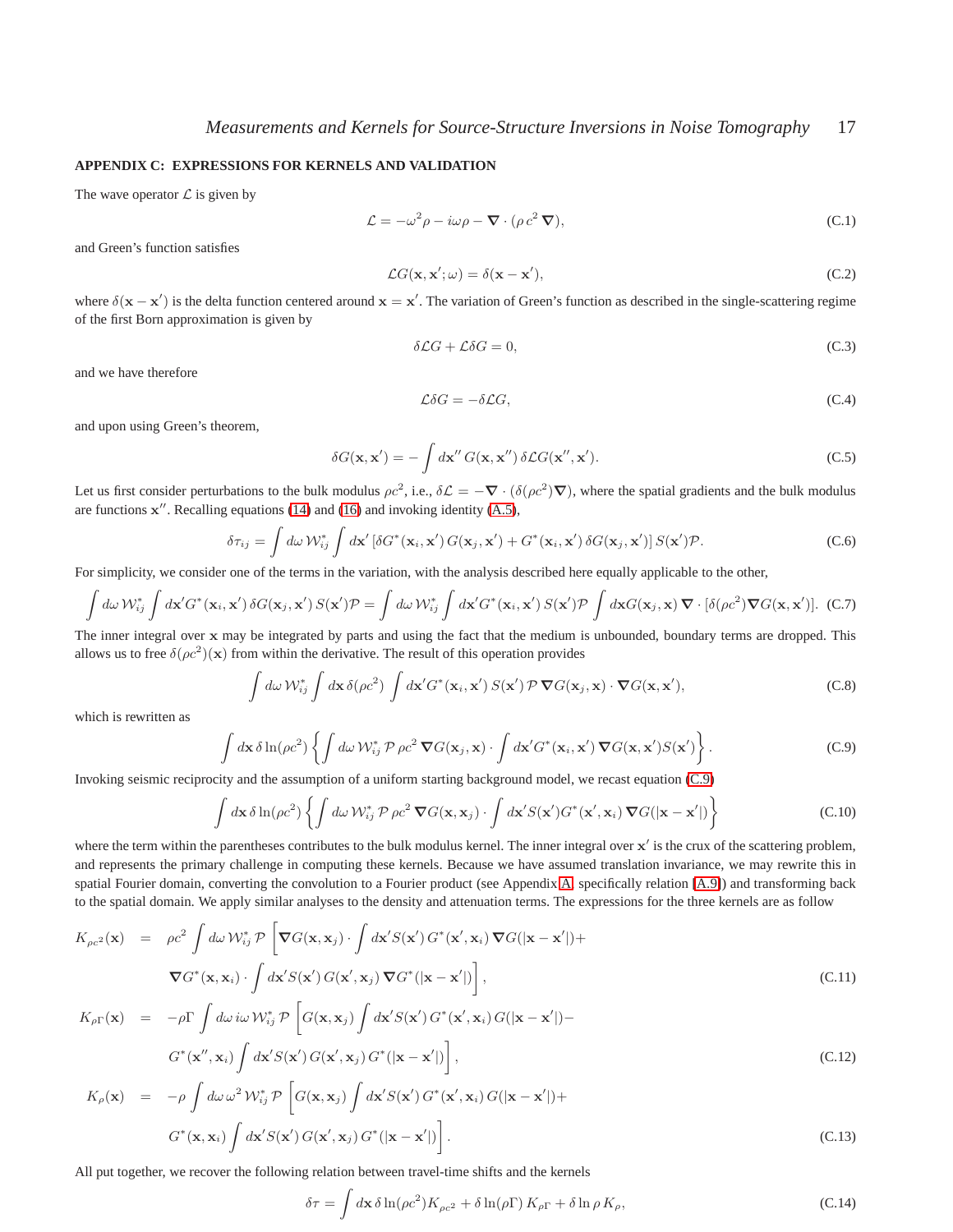# 18 *Shravan M. Hanasoge*

where  $K_{\rho c^2}$  is the bulk modulus kernel,  $K_{\rho\Gamma}$  is a density weighted attenuation kernel and  $K_{\rho}$  is the density kernel. These are not necessarily the best choices for parameters to invert for (e.g., [Zhu et al., 2009\)](#page-14-9). Consequently, we rearrange the terms thus

$$
\delta \tau = \int d\mathbf{x} \, 2K_{\rho c^2} \, \delta \ln c + K_{\rho \Gamma} \, \delta \ln \Gamma + (K_{\rho c^2} + K_{\rho \Gamma} + K_{\rho}) \delta \ln \rho,\tag{C.15}
$$

and define the following as the wavespeed, attenuation and impedance kernels respectively

$$
K_c = 2K_{\rho c^2}, \tag{C.16}
$$

$$
K_{\Gamma} = K_{\rho \Gamma}, \tag{C.17}
$$

$$
K'_{\rho} = K_{\rho c^2} + K_{\rho \Gamma} + K_{\rho}.
$$
\n(C.18)

The simplest kernel of all is the source kernel (see, e.g., [Hanasoge](#page-10-8), [2013](#page-10-8)), which has no scattering terms

$$
K_{\rm S}(\mathbf{x}) = \int d\omega \, \mathcal{W}_{ij}^* \, \mathcal{P} \, G^*(\mathbf{x}, \mathbf{x}_i) \, G(\mathbf{x}, \mathbf{x}_j). \tag{C.19}
$$

All of these kernels put together, the variation of the travel time reduces to

$$
\delta \tau = \int d\mathbf{x} \, K_c \, \delta \ln c + K_{\Gamma} \, \delta \ln \Gamma + K'_{\rho} \, \delta \ln \rho + K_{\mathcal{S}} \, \delta \mathcal{S}.\tag{C.20}
$$

In order to validate travel-time kernels, we consider a fractional uniform change to the wavespeed, e.g.,  $\delta \ln c = 0.001$ . The measured change in the travel time must then be equal to the integral of the wavespeed kernel, i.e.,

$$
\delta \tau = 0.001 \int d\mathbf{x} K_c.
$$
 (C.21)

Similarly, for the impedance kernel, a fractional uniform change in density can lead only to a correspondingly small change in the amplitude of the cross correlation, with there being virtually no change in the travel time as defined in equation [\(B.1\)](#page-14-3).Consequently, the integral of the impedance kernel is virtually zero. We use both of these tests to verify the kernel computation procedure. A test for the source kernels computed for the energy measurement was described in [Hanasoge](#page-10-8) [\(2013](#page-10-8)), requiring

$$
\int d\mathbf{x} K_{\rm S} S = 1,\tag{C.22}
$$

where S is the source distribution.

## <span id="page-17-0"></span>**APPENDIX D: GAUSS-NEWTON METHOD AND HESSIAN-DERIVED UNCERTAINTIES**

For simplicity's sake, let us rewrite the misfit  $\chi$  as a sum of M individual measurement misfits  $\mu_k$ , i.e.,  $\chi = \sum_{i,j} \Lambda_{ij} \mu_i \mu_j/2 = \mu^T \Lambda \mu/2$ , where  $\mu$  is an  $M \times 1$  vector and  $\Lambda$  is an  $M \times M$  sized inverse of the data-noise covariance matrix. Expanding the misfit functional, which is dependent on the properties of the medium  $m(x)$ , around small variations  $\delta m(x)$ ,

$$
\chi(\mathbf{m} + \delta \mathbf{m}) = \chi(\mathbf{m}) + \frac{\partial \chi}{\partial m_k} \delta m_k + \frac{1}{2} \frac{\partial^2 \chi}{\partial m_k \partial m_\ell} \delta m_k \delta m_\ell + O(||\delta f||^3), \tag{D.1}
$$

where  $m_k = m(x_k)$  in which we have N points on the grid x and we invoke Einstein's convention of summing over repeated indices. We denote the Jacobian  $\frac{\partial \mu_i}{\partial m_k} = -K_i(x_k)$ , where the right side is the kernel for measurement i evaluated at location j. The gradient of the misfit function with respect to model parameters is

$$
\frac{\partial \mu}{\partial \mathbf{m}} = \mathbf{K},\tag{D.2}
$$

which is an  $M \times N$  matrix and f is an  $N \times 1$  vector. The first term of the Taylor expansion when written in matrix notation is

$$
\frac{\partial \chi}{\partial \mathbf{m}} \delta \mathbf{m} = \delta \mathbf{m}^T \mathbf{K}^T \mathbf{\Lambda} \boldsymbol{\mu},\tag{D.3}
$$

is a  $1 \times N$  vector. The second order term is

$$
\frac{\partial^2 \chi}{\partial m \partial m} \delta m \approx \delta m^T \mathbf{K}^T \Lambda \mathbf{K} \delta m.
$$
 (D.4)

Thus the Gauss-Newton update (upon seeking the stationary point of  $\delta \chi$ ) becomes

$$
\mathbf{K}^{\mathrm{T}} \mathbf{\Lambda} \mathbf{K} \, \delta \mathbf{m} = -\mathbf{K}^{\mathrm{T}} \mathbf{\Lambda} \, \boldsymbol{\mu}.
$$
 (D.5)

The covariance matrix is positive definite and so it has a real (symmetric) square root. Defining  $\tilde{K} = \sqrt{\Lambda} K$ , we obtain

$$
\tilde{\mathbf{K}}^{\mathrm{T}} \tilde{\mathbf{K}} \, \delta \mathbf{m} = -\tilde{\mathbf{K}}^{\mathrm{T}} \, \sqrt{\mathbf{\Lambda}} \, \boldsymbol{\mu}.
$$
 (D.6)

The right side is the negative of the total gradient, or sum of all kernels. The left side may be solved using a sparse matrix inversion method. Consider M measurements  $\ll N$  spatial points. So the full kernel matrix is  $M \times N$ . Performing a singular value decomposition